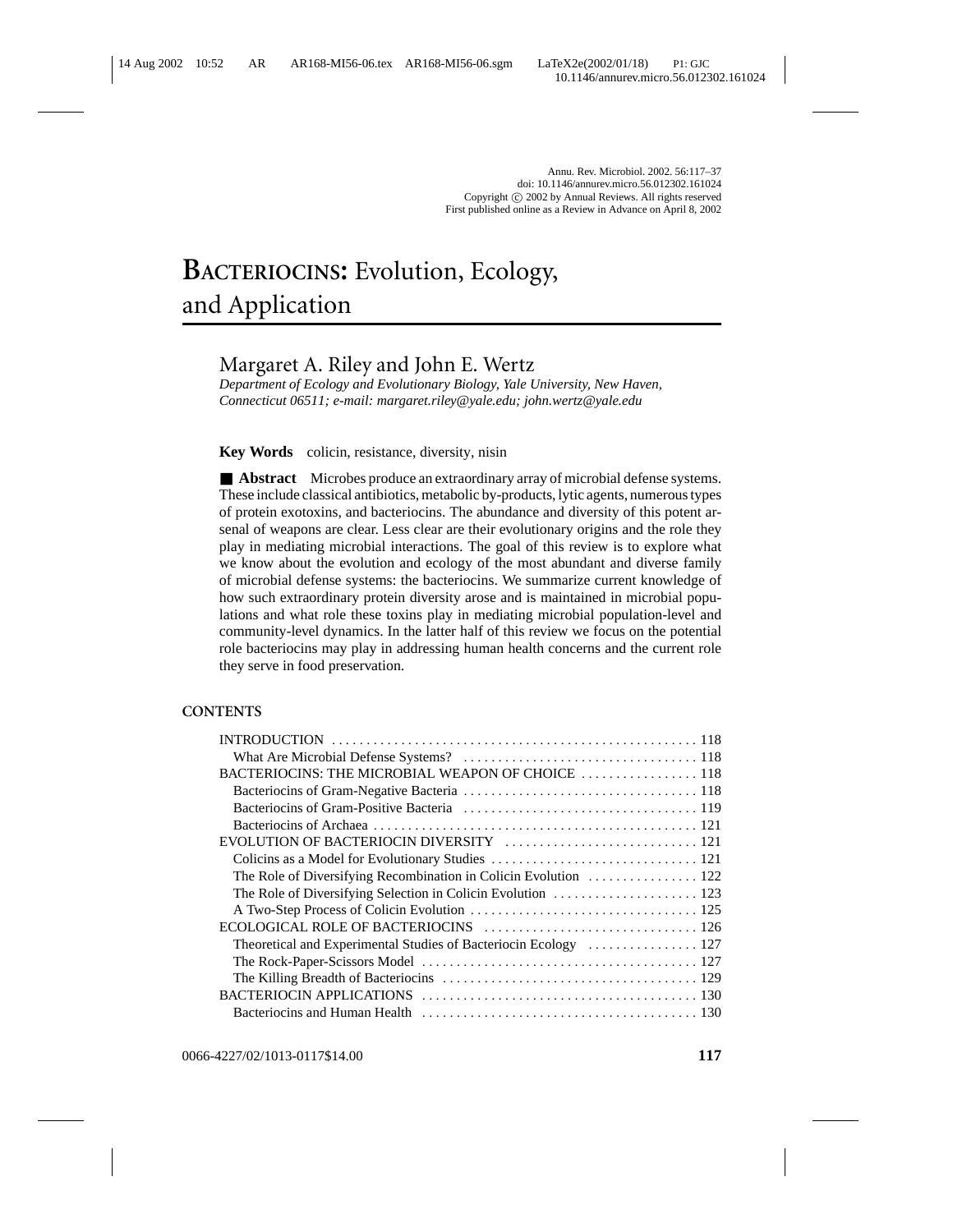# **INTRODUCTION**

#### **What Are Microbial Defense Systems?**

Microbes produce an extraordinary array of microbial defense systems. These include broad-spectrum classical antibiotics so critical to human health concerns, metabolic by-products such as the lactic acids produced by lactobacilli, lytic agents such as lysozymes found in many foods, numerous types of protein exotoxins, and bacteriocins, which are loosely defined as biologically active protein moieties with a bacteriocidal mode of action (41, 90). This biological arsenal is striking not only in its diversity but in its natural abundance. For instance lactic acid production is a defining trait of lactic acid bacteria (36). Bacteriocins are found in almost every bacterial species examined to date, and within a species tens or even hundreds of different kinds of bacteriocins are produced (41, 72). Halobacteria universally produce their own version of bacteriocins, the halocins (95). Streptomycetes commonly produce broad-spectrum antibiotics (79). It is clear that microbes invest considerable energy into the production and elaboration of antimicrobial mechanisms. Less clear is how such diversity arose and what roles these biological weapons serve in microbial communities.

One family of microbial defense systems, the bacteriocins, has served as a model for exploring evolutionary and ecological questions. In this review, current knowledge of how the extraordinary range of bacteriocin diversity arose and is maintained in microbial populations is assessed, and the role these toxins play in mediating microbial dynamics is discussed. Fascination with bacteriocins is not restricted to the evolutionary and ecologically minded; in the latter half of this review our attention focuses on the potential application of these toxins to address human health concerns and the current and growing use of bacteriocins to aid in food preservation.

#### **BACTERIOCINS: THE MICROBIAL WEAPON OF CHOICE**

Bacteriocins differ from traditional antibiotics in one critical way: They have a relatively narrow killing spectrum and are only toxic to bacteria closely related to the producing strain. These toxins have been found in all major lineages of Bacteria and, more recently, have been described as universally produced by some members of the Archaea (95). According to Klaenhammer, 99% of all bacteria may make at least one bacteriocin and the only reason we haven't isolated more is that few researchers have looked for them (47, 67).

# **Bacteriocins of Gram-Negative Bacteria**

The bacteriocin family includes a diversity of proteins in terms of size, microbial targets, modes of action, and immunity mechanisms. The most extensively studied,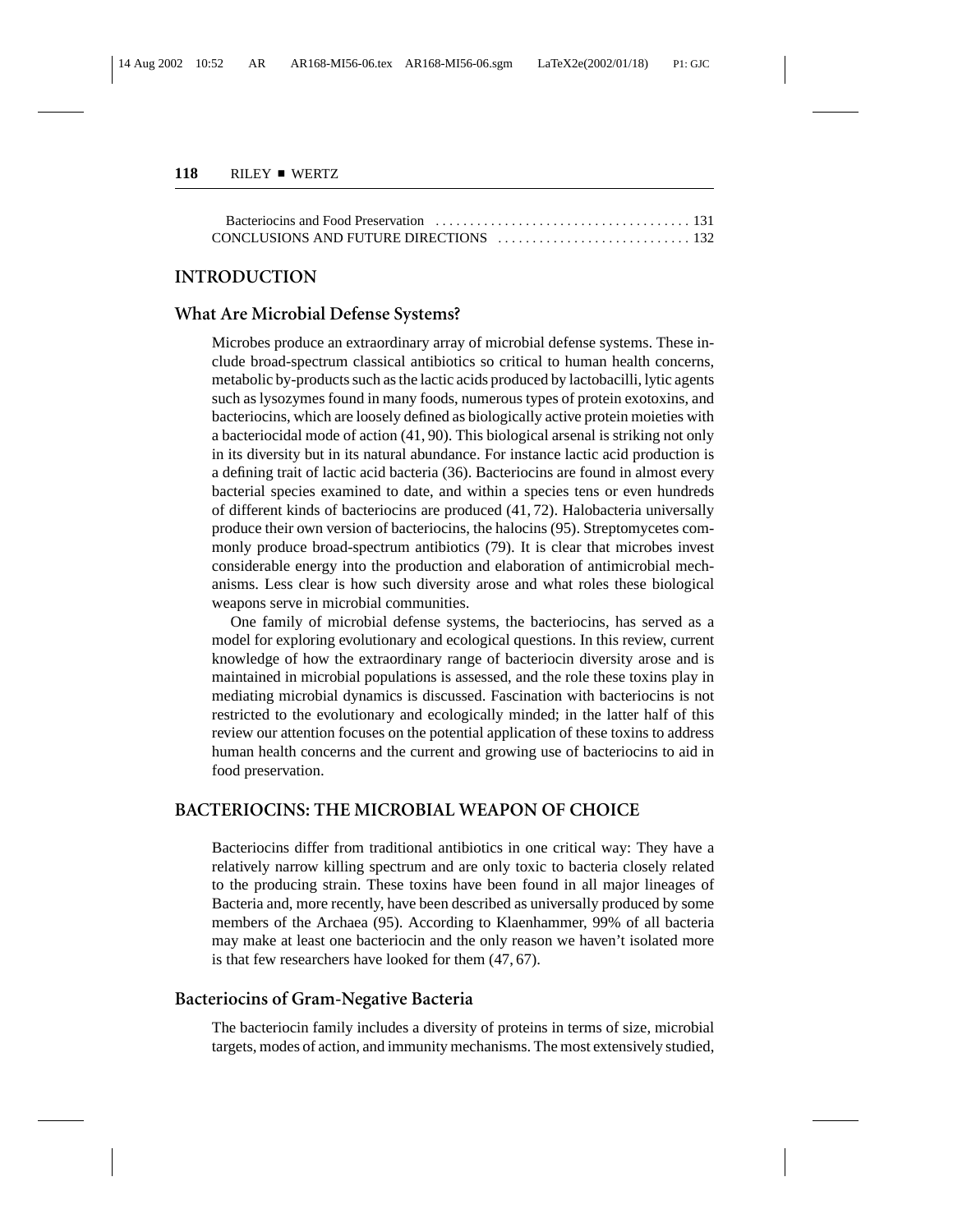the colicins produced by*Escherichia coli*, share certain key characteristics (3, 6, 13, 30, 40, 48, 64). Colicin gene clusters are encoded on plasmids and are composed of a colicin gene, which encodes the toxin; an immunity gene, which encodes a protein conferring specific immunity to the producer cell by binding to and inactivating the toxin protein; and a lysis gene, which encodes a protein involved in colicin release through lysis of the producer cell. Colicin production is mediated by the SOS regulon and is therefore principally produced under times of stress. Toxin production is lethal for the producing cell and any neighboring cells recognized by that colicin. A receptor domain in the colicin protein that binds a specific cell surface receptor determines target recognition. This mode of targeting results in the relatively narrow phylogenetic killing range often cited for bacteriocins. The killing functions range from pore formation in the cell membrane to nuclease activity against DNA, rRNA, and tRNA targets. Colicins, indeed all bacteriocins produced by gram-negative bacteria, are large proteins. Pore-forming colicins range in size from 449 to 629 amino acids. Nuclease bacteriocins have an even broader size range, from 178 to 777 amino acids.

Although colicins are representative of gram-negative bacteriocins, there are intriguing differences found within this subgroup of the bacteriocin family. *E. coli* encodes its colicins exclusively on plasmid replicons (65). The nuclease pyocins of *Pseudomonas aeruginosa*, which show sequence similarity to colicins and other, as yet uncharacterized, bacteriocins are found exclusively on the chromosome (81). Another close relative to the colicin family, the bacteriocins of *Serratia marcesens*, are found on both plasmids and chromosomes (20, 26, 32).

Many bacteriocins isolated from gram-negative bacteria appear to have been created by recombination between existing bacteriocins (6, 51, 68, 76). Such frequent recombination is facilitated by the domain structure of bacteriocin proteins. In colicins, the central domain comprises about 50% of the protein and is involved in the recognition of specific cell surface receptors. The N-terminal domain (∼25% of the protein) is responsible for translocation of the protein into the target cell. The remainder of the protein houses the killing domain and the immunity region, which is a short sequence involved in immunity protein binding. Although the pyocins produced by *P. aeruginosa* share a similar domain structure, the order of the translocation and receptor recognition domains are switched (80). As we explore further below, the conserved domain configuration of these toxins is responsible for much of the bacteriocin diversity we find in nature.

## **Bacteriocins of Gram-Positive Bacteria**

Bacteriocins of gram-positive bacteria are as abundant and even more diverse as those found in gram-negative bacteria (39, 90). They differ from gram-negative bacteriocins in two fundamental ways. First, bacteriocin production is not necessarily the lethal event it is for gram-negative bacteria. This critical difference is due to the transport mechanisms gram-positive bacteria encode to release bacteriocin toxin. Some have evolved a bacteriocin-specific transport system, whereas others employ the *sec*-dependent export pathway. In addition, the gram-positive bacteria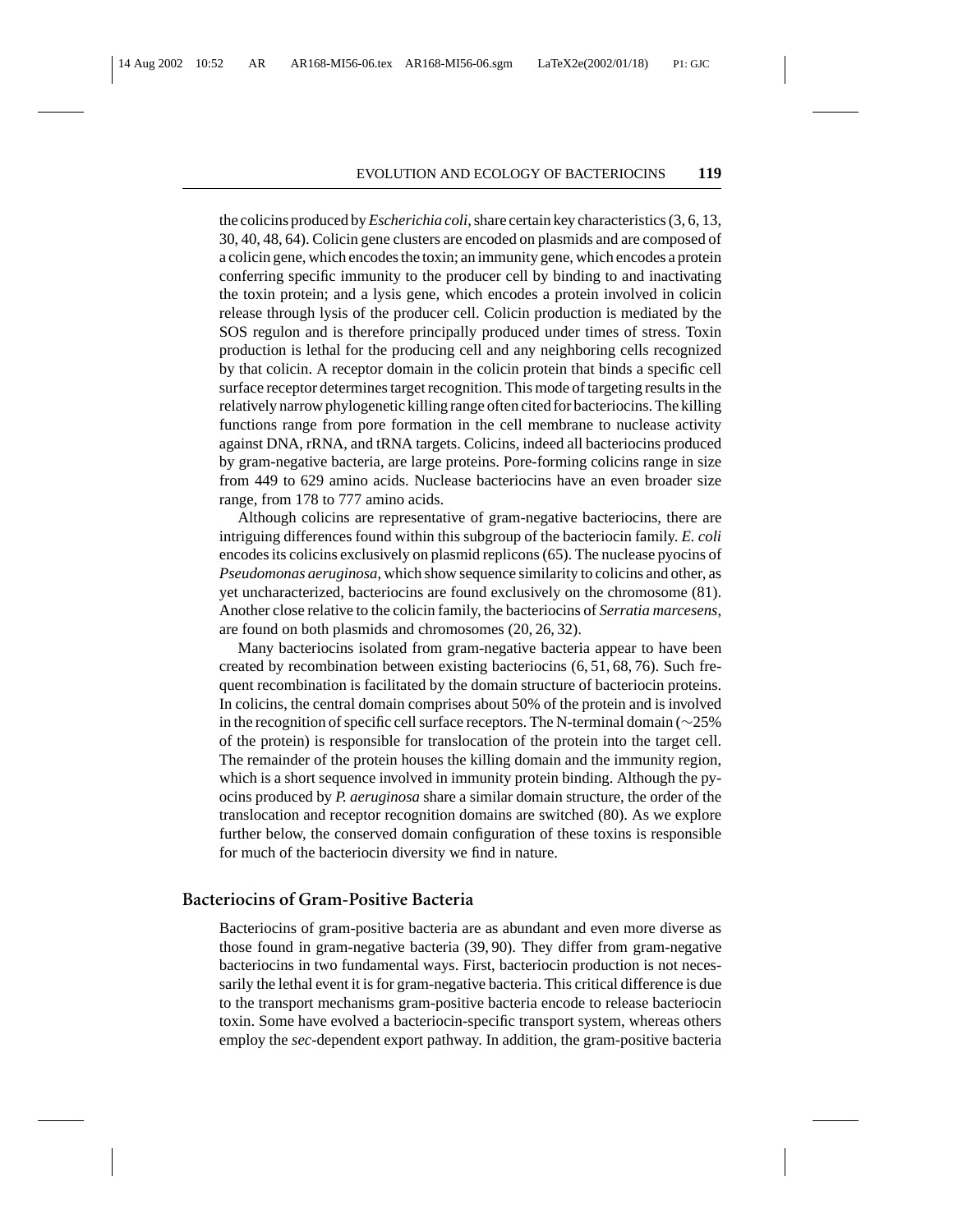have evolved bacteriocin-specific regulation, whereas bacteriocins of gram-negative bacteria rely solely on host regulatory networks.

The lactic acid bacteria (LAB) are particularly prolific in bacteriocin production. Klaenhammer distinguishes three classes of LAB bacteriocins (47). Class I bacteriocins are the lantibiotics, so named because they are post-translationally modified to contain amino acids such as lanthionine and B-methyllanthionine, and several dehydrated amino acids (33). Lantibiotics are further divided into two subgroups, A and B, based on structural features and their mode of killing (43). Type A lantibiotics kill the target cell by depolarizing the cytoplasmic membrane (2, 84). They are larger than type B lantibiotics and range in size from 21 to 38 amino acids. Nisin, the archetypal and best-studied gram-positive bacteriocin, is a type A lantibiotic (31). The type B lantibiotics have a more globular secondary structure and are smaller than type A, with none exceeding 19 amino acids in length. Type B lantibiotics function through enzyme inhibition. One example is mersacidin, which interferes with cell wall biosynthesis (7).

Class II LAB bacteriocins are also small, ranging in size from 30 to 60 amino acids, and are heat-stable, nonlanthionine-containing peptides (43). They are organized into subgroups: Class IIa is the largest group and its members are distinguished by a conserved amino-terminal sequence (YGNGVXaaC) and a shared activity against *Listeria*. Like type A lantibiotics, class IIa bacteriocins act through the formation of pores in the cytoplasmic membrane. Examples include pediocin AcH (4), sakacin A (83), and leucocin A (35). Class IIb bacteriocins such as lacticin  $F(58)$  and lactococcin G (60) form pores composed of two different proteins in the membrane of their target cells. A third subgroup (IIc) has been proposed, which consists of bacteriocins that are *sec*-dependent (such as acidocin B) (52). Class III bacteriocins are large heat-labile proteins such as helveticins J and V (42, 98) and lactacin B (1). An additional proposed class (VI) requires lipid or carbohydrate moieties for activity. Little is known about the structure and function of this proposed class. Examples include leuconocin S (8) and lactocin 27 (96).

Gram-positive bacteriocins in general and lantibiotics in particular require many more genes for their production than do gram-negative bacteriocins. The nisin gene cluster includes genes for the prepeptide (*nisA*), enzymes for modifying amino acids (*nisB*, *nisC*), cleavage of the leader peptide (*nisP*), secretion (*nisT*), immunity (*nisI*, *nisFEG*), and regulation of expression (*nisR*, *nisK*) (9, 21, 22, 44, 50, 66, 97). These gene clusters are most often encoded on plasmids but are occasionally found on the chromosome. Several gram-positive bacteriocins, including nisin, are located on transposons (18).

The conventional wisdom about the killing range of gram-positive bacteriocins is that they are restricted to killing other gram-positive bacteria. The range of killing can vary significantly, from relatively narrow as in the case of lactococcins A, B, and M, which have been found to kill only *Lactococcus* (77), to extraordinarily broad. For instance, some type A lantibiotics such as nisin A and mutacin B-Ny266 have been shown to kill a wide range of organisms including *Actinomyces*, *Bacillus*, *Clostridium*, *Corynebacterium*, *Enterococcus*, *Gardnerella*, *Lactococcus*, *Listeria*, *Micrococcus*, *Mycobacterium*, *Propionibacterium*, *Streptococcus*, and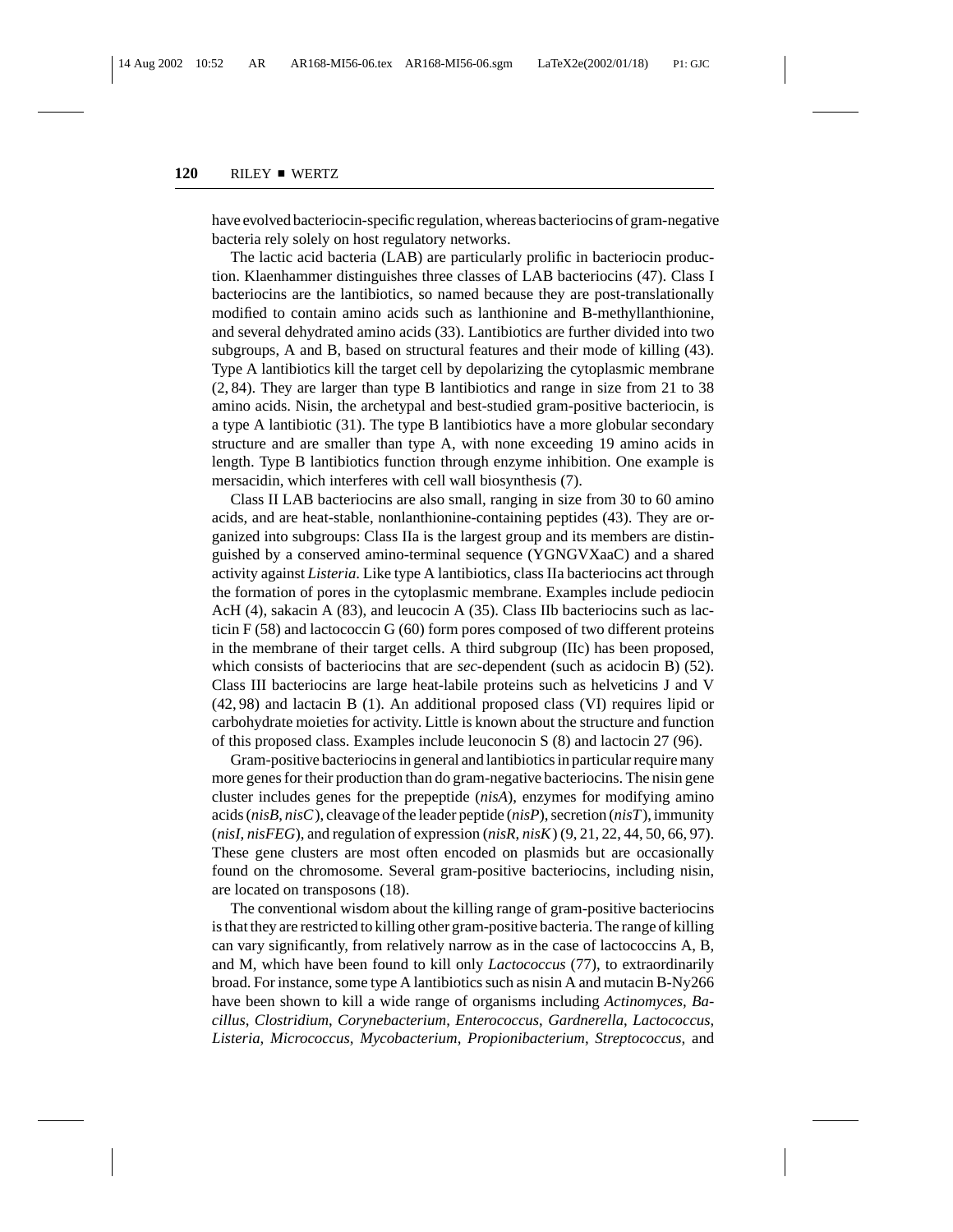*Staphylococcus* (57). Contrary to conventional wisdom, these particular bacteriocins are also active against a number of medically important gram-negative bacteria including *Campylobacter*, *Haemophilus*, *Helicobacter*, and *Neisseria* (57).

Production of bacteriocins in gram-positive bacteria is generally associated with the shift from log phase to stationary phase. Nisin production begins during mid-log phase and increases to a maximum as the cells enter stationary phase (9). The regulation of expression is not cell cycle–dependent per se, but rather culture density– dependent. It has been demonstrated that nisin A acts as a protein pheromone in regulating its own expression, which is controlled by a two-component signal transduction system typical of many quorum-sensing systems. The genes involved are  $nisR$  (the response regulator) and  $nisK$  (the sensor kinase) (16). Nisin transcription can be induced by the addition of nisin to the culture medium with the level of induction directly related to the level of nisin added (49, 50).

#### **Bacteriocins of Archaea**

The Archaea produce their own distinct family of bacteriocin-like antimicrobials, known as archaeocins. The only characterized member is the halocin family produced by halobacteria, and few halocins have been described in detail (11, 75, 85). The first halocin discovered, S8, is a short hydrophobic peptide of 36 amino acids, which is processed from a much larger pro-protein of 34 kD (63). Halocin S8 is encoded on a megaplasmid and is extremely hardy; it can be desalted, boiled, subjected to organic solvents, and stored at 4◦C for extended periods without losing activity. Expression is growth stage–dependent. Although basal levels are present in low concentrations during exponential growth, there is an explosive ninefold increase in production during the transition to stationary phase (85). The mechanism of halocin action has been established only for halocin H6 (a Na+/H+ antiporter inhibitor), and the immunity mechanism is unknown (94).

Archaeocins are produced as the cells enter stationary phase. When resources are limited, producing cells lyse sensitive cells and enrich the nutrient content of the local environment. As stable proteins, they may remain in the environment long enough to reduce competition during subsequent phases of nutrient flux. The stability of halocins may help explain why there is so little species diversity in the hypersaline environments frequented by halobacteria (85).

As is clear from this brief survey of bacteriocin diversity and distribution, this heterogeneous family of toxins is united only by the shared features of being protein-based toxins that are relatively narrow in killing spectrum and often extremely hardy and stable. What makes these the weapons of choice in the microbial world remains an intriguing question.

# **EVOLUTION OF BACTERIOCIN DIVERSITY**

#### **Colicins as a Model for Evolutionary Studies**

The colicins and other enteric bacteriocins, such as klebicins, remain the only bacteriocins for which detailed evolutionary investigations have been undertaken.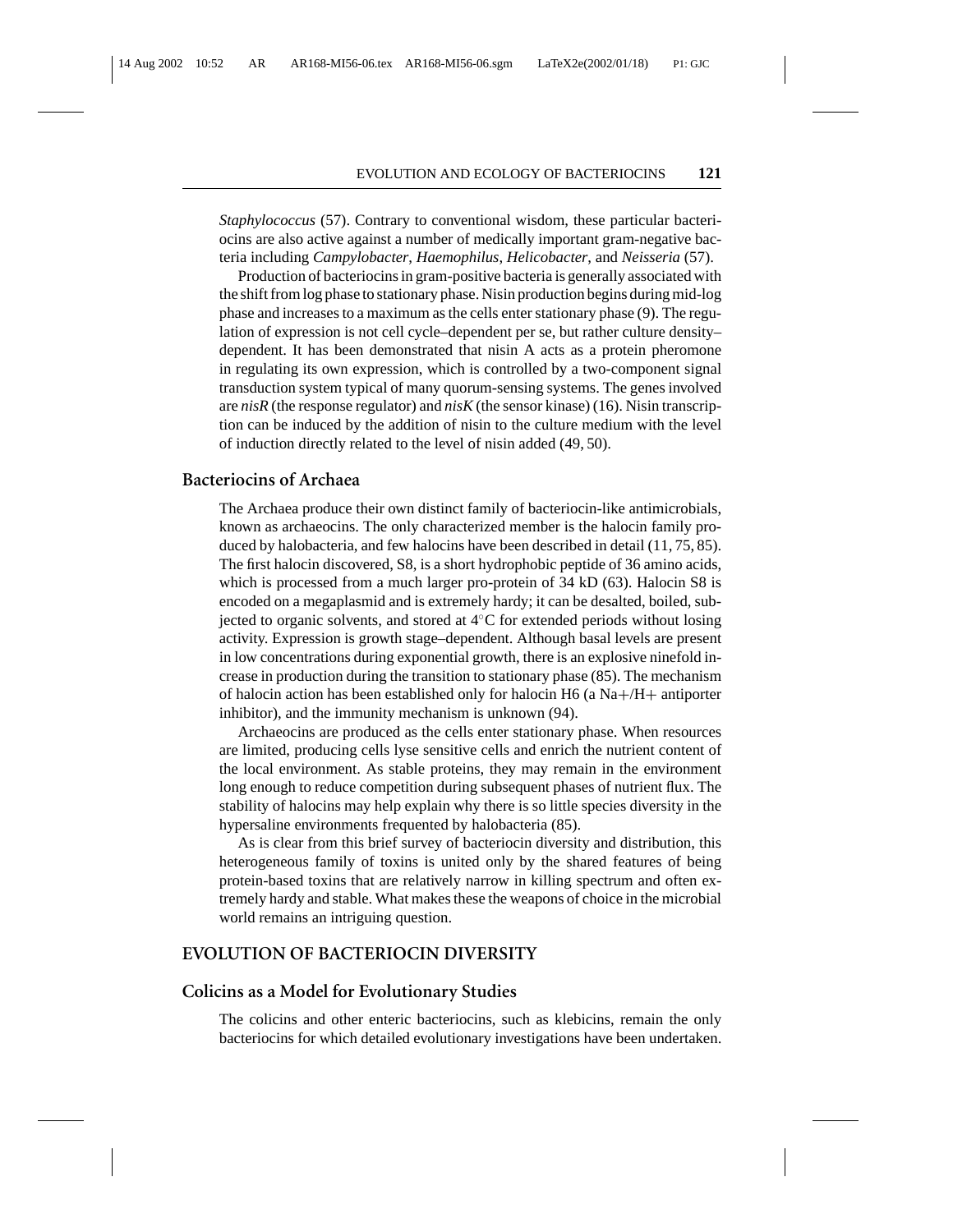Among the colicins, there are two main evolutionary lineages, which also distinguish the two primary modes of killing: pore formation and nuclease activity (70). Studies that include DNA and protein sequence comparisons (6, 68), surveys of DNA sequence polymorphism in natural isolates (62, 74, 92), experimental evolution (28, 91), and mathematical modeling (28) have revealed two primary modes of colicin evolution (93).

## **The Role of Diversifying Recombination in Colicin Evolution**

The more abundant pore-former colicins are generated by domain shuffling, which is mediated by recombination (6, 93). All characterized pore-former colicin proteins share one or more regions with high levels of sequence similarity to other pore-former colicins (Figure 1). This patchwork of shared and divergent sequences suggests frequent recombination. The location of the different patches frequently corresponds to the different functional domains of the proteins. The most recent illustration of the power of diversifying recombination is seen in the first published klebicin sequence (Figure 2), which is a nuclease klebicin that shares sequence similarity with both colicin A–like pore former and pyocin S1–like nuclease sequences (73). Such domain-based shuffling between bacteriocins is responsible for much of the variability observed among gram-negative bacteriocins.

The influence of diversifying recombination is not limited to the closely related bacteriocins of enteric bacteria. As mentioned above, the S pyocins of *P. aeruginosa* are the result of recombination between several pore-former and nuclease colicins with other, as yet uncharacterized, bacteriocins (81, 82). Even altering the domain structure of the protein, as seen for pyocins that have switched the receptor



**Figure 1** Pairwise comparisons of pore-forming colicin protein sequences. Values below each comparison indicate the percent sequence identity for the region indicated. Colicin proteins are not drawn to scale.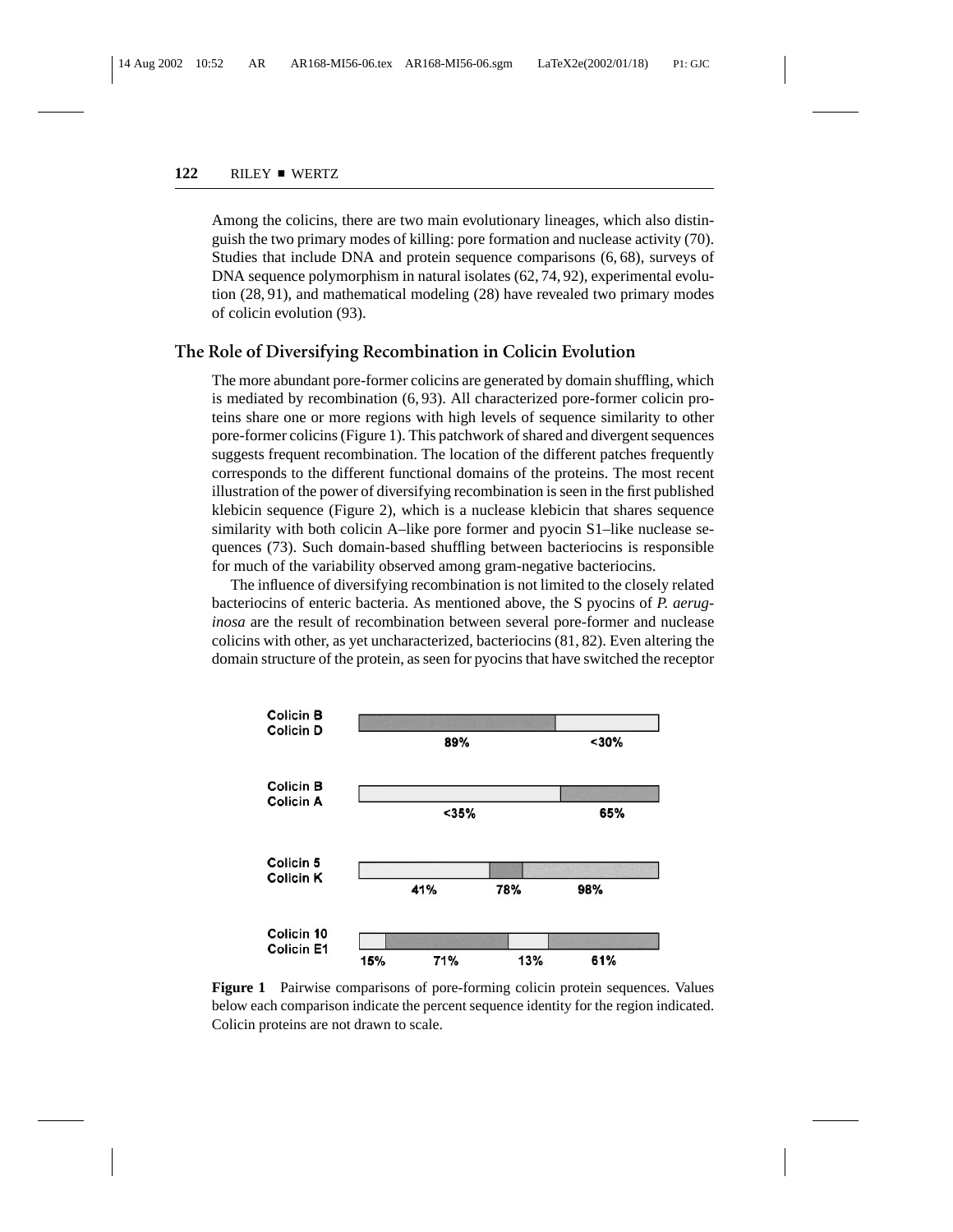#### pKlebB-K17/80



**Figure 2** Patterns of sequence similarity in klebicins suggest recombination. The chimeric nature of the pKlebB plasmid sequence is indicated by alternate shadings. The key notes regions of sequence similarity with other bacteriocin gene clusters and plasmids. pKlebB illustrates a pattern typical of other bacteriocin-encoding plasmids where sequences encoding plasmid functions are similar to sequences found in other plasmids segregating in the host species, whereas those sequences composing and flanking the bacteriocin gene cluster show similarity to bacteriocin sequences from other species.

recognition and translocation domains relative to the order found in colicins, has not limited the influence of diversifying recombination.

#### **The Role of Diversifying Selection in Colicin Evolution**

An alternative mode of evolution is responsible for the current diversity of nuclease colicins. These colicins, which include both RNase-and DNase-killing functions, share a recent common ancestry. Their DNA sequences are quite similar, ranging from 50% to 97% sequence identity. However, many pairs of nuclease colicins have elevated levels of divergence in the immunity region (Figure 3). To explain this pattern of divergence, Riley and collaborators have proposed a two-step process of mutation and selection (68, 69, 93).

The diversifying selection hypothesis posits the action of strong positive selection acting on mutations that generate novel immunity and killing functions (Figure 4). The first event in this process is the occurrence of a mutation in the immunity gene resulting in a broadened immunity function. The resulting producer cell is now immune to the ancestral version of the colicin as well as having gained immunity to some number of similar colicins. This broadened immunity function increases the fitness of the producer strain in populations where multiple colicins are found, which is the case in all *E. coli* populations sampled to date (29, 72). A second mutation, this time in the colicin gene, is paired with the immunity mutation.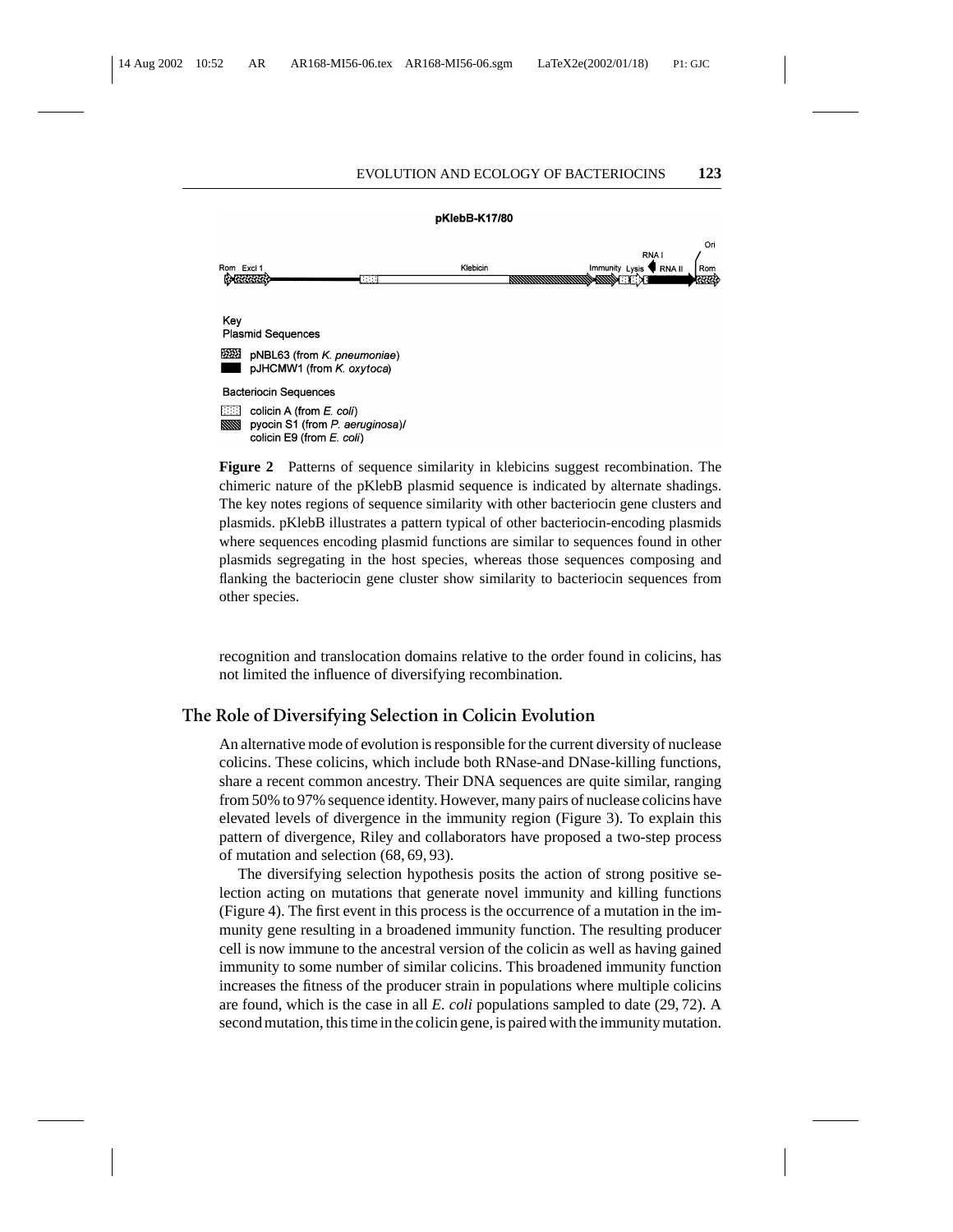

**Figure 3** The graph indicates the average number of total nucleotide substitutions between pairs of nuclease-type colicin gene clusters (colicin pairs E2/E9 and E3/E6). Most of the divergence between colicins occurs in the immunity region of the gene cluster (composed of the immunity gene and the immunity-binding region of the colicin gene).

This pair of mutations produces a novel colicin that is no longer recognized by the ancestral immunity protein. Thus, the possessor of the novel colicin will rapidly displace (by killing) the ancestral, formerly abundant bacteriocin-producing strain. This evolved colicin will ultimately be replaced by yet another novel colicin as the cycle repeats itself. This process results in a family of closely related proteins that have diverged most extensively in the region involved in immunity binding and killing function, as seen for nuclease colicins (69).

Recently, the DNA sequence of a new pore-former colicin, Y, was determined (71). Colicin Y is a close relative of colicin U, another pore-former colicin isolated from a different continent over 20 years earlier (86). This pair of colicins has a pattern of DNA substitution identical to that observed among the nuclease colicins with an elevated level of substitution in the immunity region. This observation suggests that the process of diversifying selection is not restricted to nuclease colicins. Further, several E2 colicins isolated from Australia suggest that diversifying recombination is not restricted to pore-former colicins (92). Half of the E2 producers carry the characterized E2 plasmid. The other half carry a recombinant plasmid with sequences derived from colicin E7 and the characterized E2 plasmid. These isolated observations suggest that it is not the case that pore formers diversify only by means of recombination and nuclease colicins by diversifying selection. The evolutionary process is more complex than the proposed simple dichotomy suggests.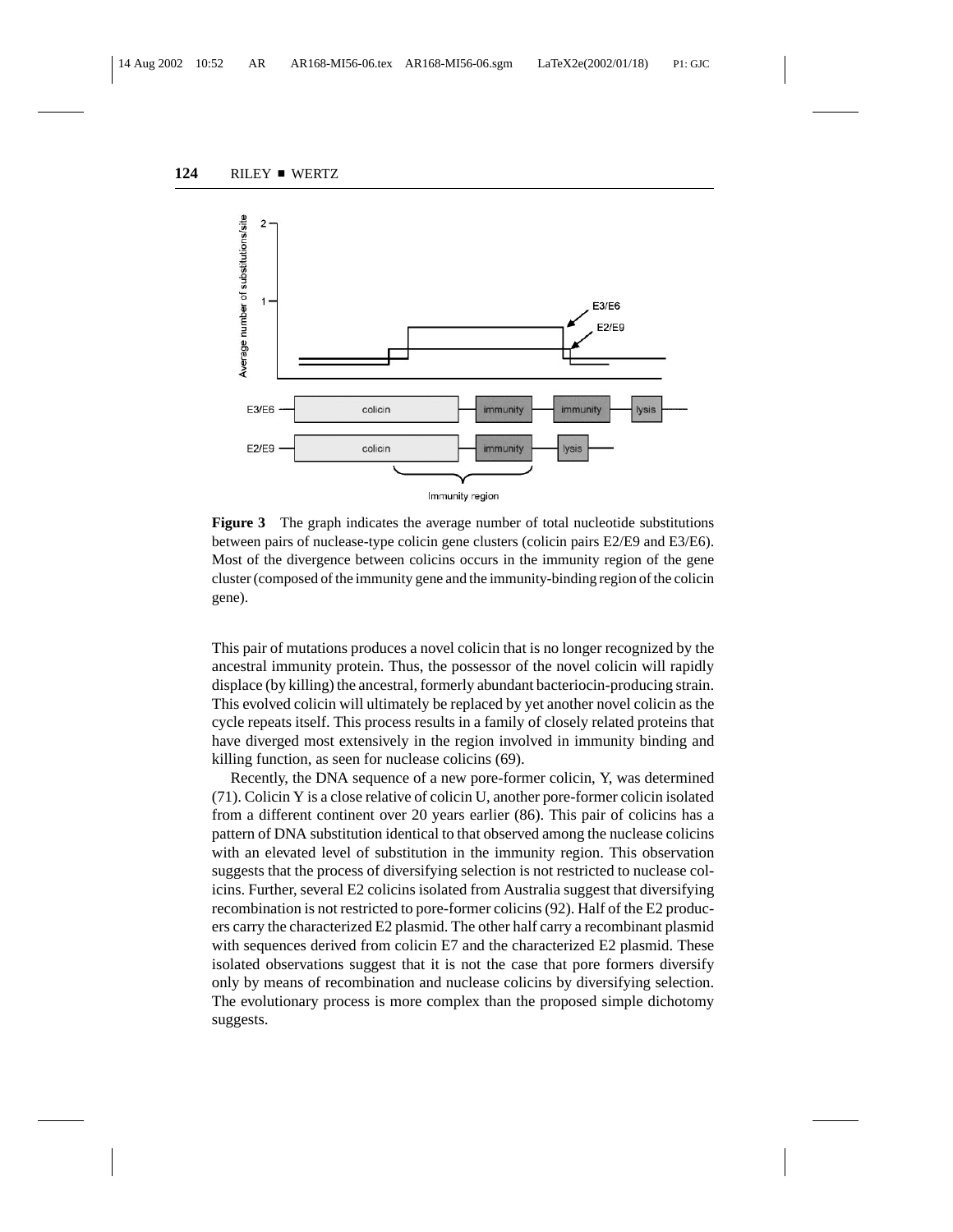

**Figure 4** The hypothesis of diversifying selection invokes two steps in the generation of a novel immunity function. (*a*) A point mutation in the immunity gene generates a broadened immunity function (noted with an *asterisk*). The strain with this colicin gene cluster is immune to itself, to its ancestor, and to other closely related colicins (noted with *gray arrows*). The ancestral colicin is immune to itself and to the evolved colicin (noted with *black arrows*). (*b*) A paired mutation occurs in the immunitybinding portion of the evolved colicin gene that generates a "super-killer" (noted with a second *asterisk*). The evolved strain is still immune to itself, its ancestor, and other colicins. However, the ancestral strain is now no longer immune to the evolved strain (noted with an *X*).

#### **A Two-Step Process of Colicin Evolution**

Riley has developed a model of colicin diversification that involves two phases (70). When rare, as is currently the case for most nuclease colicins, the occurrence of point mutations that alter immunity function may be the primary mode for generating novel bacteriocin phenotypes. Novel immunity and killing functions are rapidly selected since they allow a cell to avoid being killed by other bacteriocins or allow cells carrying them to displace their ancestors. These novel bacteriocins are then maintained until a new immunity or killing function emerges. When colicins are abundant, as is the case for many pore-former colicins, domain swapping may become a more frequent mode of diversification. This "switch" in evolutionary mechanism is due simply to the requirement for a set of bacteriocins to be abundant enough to serve as templates for recombination. Once abundant, recombination can more rapidly generate additional diversity.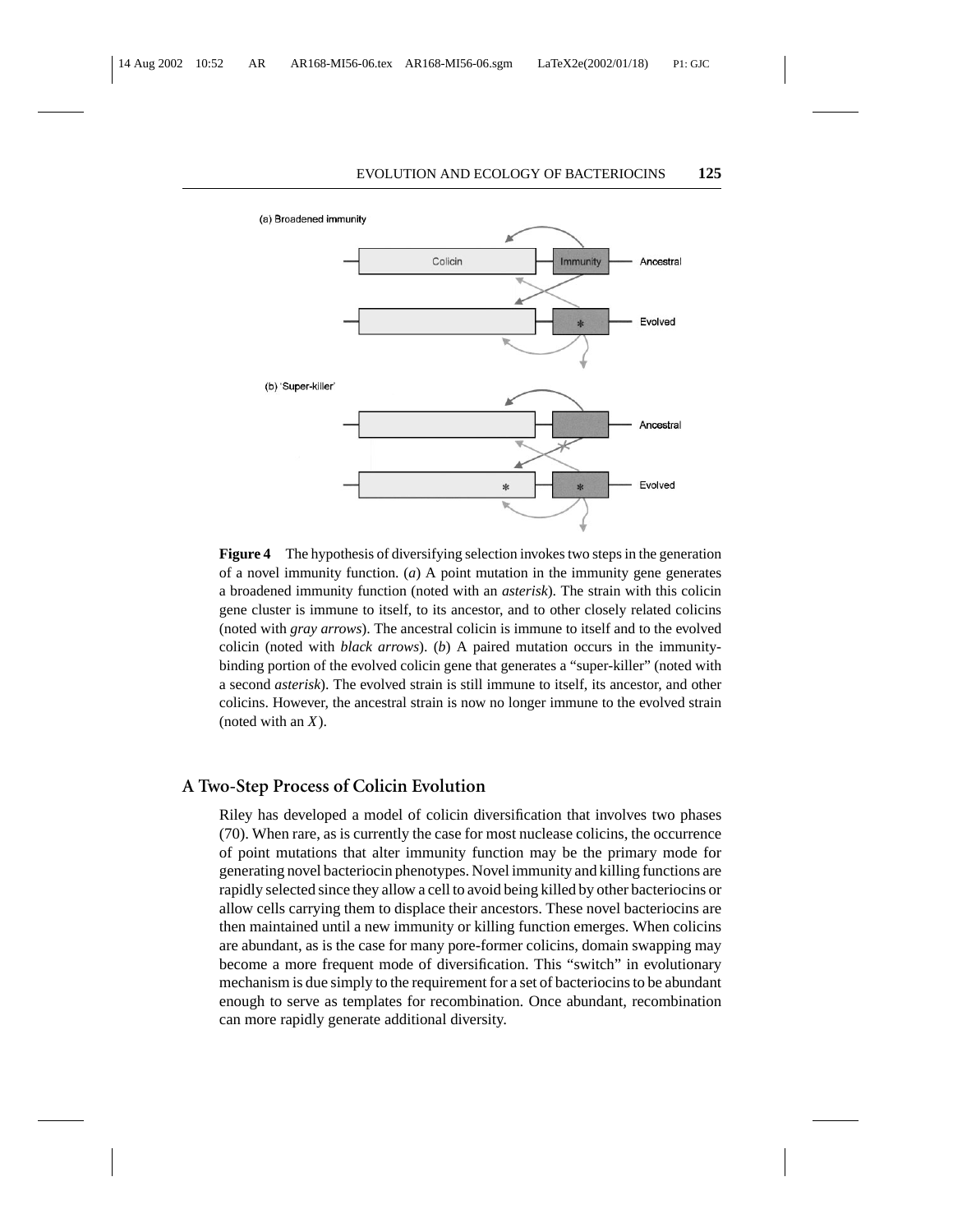We have only just begun to tap into the diversity of enteric bacteriocins. However, recent work suggests that similar evolutionary mechanisms may play a role in the diversification of other enteric bacteriocins. Sequence comparisons reveal that in several cases, enteric bacteriocins are chimeras of known gram-negative bacteriocins (73; M.A. Riley, C.M. Goldstone & J.E. Wertz, unpublished information.) For other enteric bacteriocins, the action of diversifying selection has been proposed (M.A. Riley, C.M. Goldstone & J.E. Wertz, unpublished information). Finally, some new enteric bacteriocins have no similarity with those characterized previously. A particularly interesting example of this latter observation is the recently described Colicin Js (87). This plasmid-borne bacteriocin has a typical colicin gene cluster composition, with toxin, immunity, and lysis genes. However, the organization of the gene cluster is unique in that the lysis gene is transcribed  $5'$  to the toxin gene. The genes themselves show no similarity to any known bacteriocin genes, and the encoded toxin is 94 amino acids, which is smaller than any other described colicin.

Bacteriocin-encoding plasmids, such as pColJs (which encodes colicin Js) and pKlebB (which encodes klebicin B), demonstrate another aspect of bacteriocin evolution (73, 87). These bacteriocin plasmids are chimeras with a plasmid "backbone" comprising replication and maintenance sequences typical of plasmids found in the bacteriocins' host species. In the case of pKlebB isolated from *Klebsiella pneumoniae*, the plasmid contains sequences similar to pNBL63 (102) and pJHC-MW1 (17), isolated from *K. oxytoca* and *K. pneumoniae* respectively, encoding plasmid maintenance functions. The sequence surrounding and comprising part of the klebicin B gene cluster shares similarity with colicin A and E9, originally isolated from *E. coli* (73). In the case of pColJs, the plasmid backbone is virtually identical to ColE1, whereas the DNA flanking the colicin Js gene cluster shows high similarity to pPCP1 from *Yersinia pestis* (37). The colicin Js gene cluster itself has a significantly lower  $G + C$  content (33.6%) than the rest of the plasmid (52.9%), indicating that it originated from yet a third source (87), perhaps even outside of the *Enterobacteriaceae*. This type of recombination, although not altering the bacteriocin genes proper, results in an increased host range. As we continue to explore bacteriocin diversity, our model of bacteriocin evolution will almost certainly become more elaborate and complex.

# **ECOLOGICAL ROLE OF BACTERIOCINS**

Without question, bacteriocins serve some function in microbial communities. This statement follows from the detection of bacteriocin production in all surveyed lineages of prokaryotes. Equally compelling is the inference of strong positive selection acting on enteric bacteriocins. Such observations argue that these toxins play a critical role in mediating microbial population or community interactions. What remains in question is what, precisely, that role is.

Bacteriocins may serve as anti-competitors enabling the invasion of a strain into an established microbial community. They may also play a defensive role and act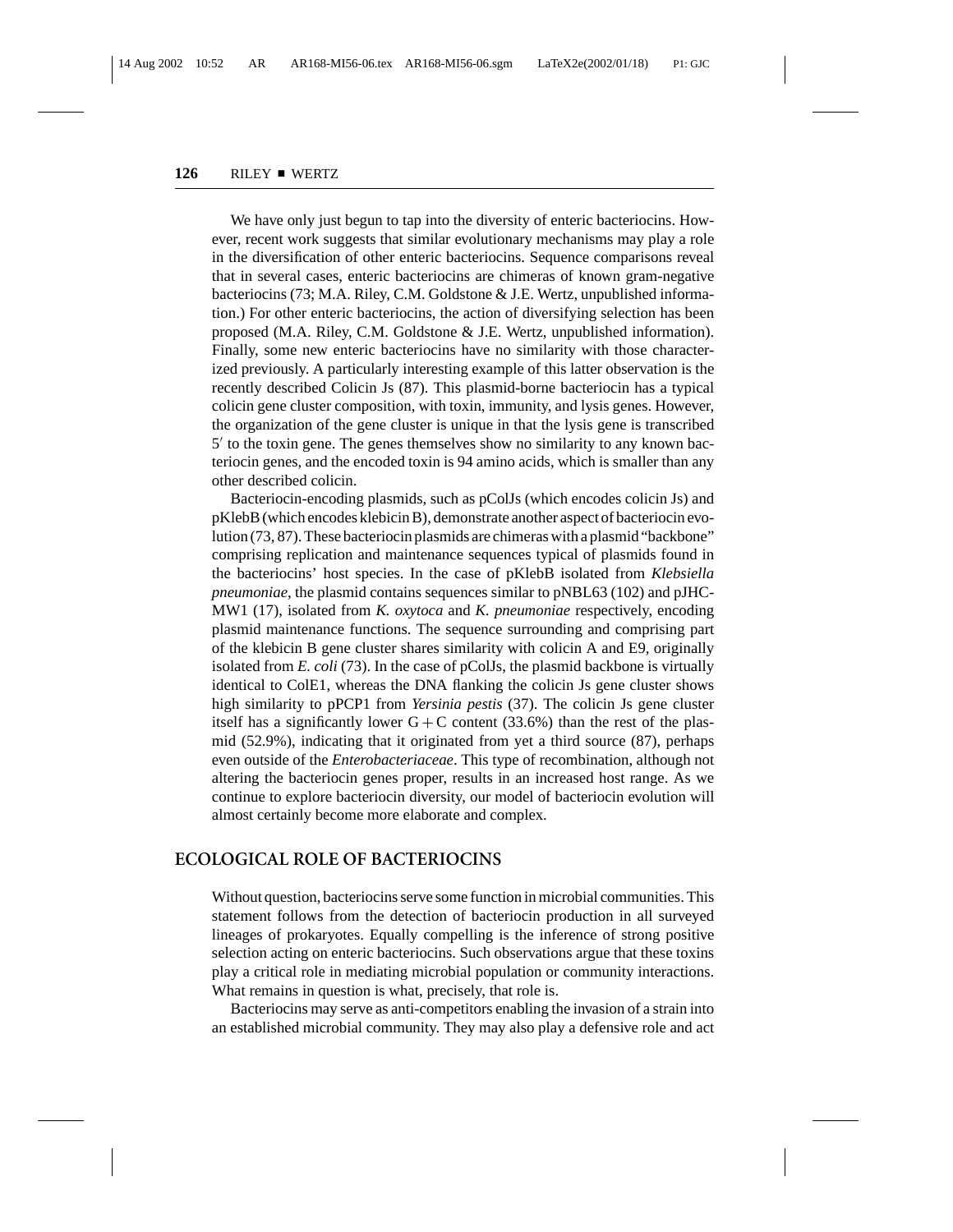to prohibit the invasion of other strains or species into an occupied niche or limit the advance of neighboring cells. An additional role has recently been proposed for gram-positive bacteriocins, in which they mediate quorum sensing (55). It is likely that whatever roles bacteriocins play, these roles change as components of the environment, both biotic and abiotic, change.

# **Theoretical and Experimental Studies of Bacteriocin Ecology**

Early experimental studies on the ecological role of bacteriocins were inconclusive and contradictory (14, 24, 27, 34, 38, 45, 101). More recently a theoretical and empirical base has been established that has defined the conditions that favor maintenance of toxin-producing bacteria in both population and community settings. Almost exclusively, these studies have modeled the action of colicins. Chao & Levin showed that the conditions for invasion of a colicin-producer strain were much broader in a spatially structured environment than in an unstructured one (10). In an unstructured environment with mass-action, a small population of producers cannot invade an established population of sensitive cells. This failure occurs because the producers pay a price for toxin production—the energetic costs of plasmid carriage and lethality of production—but the benefits, the resources made available by killing sensitive organisms, are distributed at random. Moreover, when producers are rare, the reduction in growth rate experienced by the sensitive strain (owing to extra deaths) is smaller than the reduction felt by the producer (owing to its costs), and the producer population therefore becomes extinct. In a physically structured environment, such as on the surface of an agar plate, the strains grow as separate colonies. Toxin diffuses out from a colony of producers, thus killing sensitive neighbors. The resources made available accrue disproportionately to the producing colony owing to its proximity, and therefore killers can increase in frequency even when initially rare.

## **The Rock-Paper-Scissors Model**

Recent modeling efforts have incorporated additional biological reality. Two such efforts introduced a third species, one that is resistant to the toxin but cannot itself produce the toxin (15, 46). Resistance can be conferred through mutations in either the binding site or the translocation machinery required for a bacteriocin to enter the target cell. Acquisition of an immunity gene will also confer resistance to its cognate bacteriocin. The authors in both studies reasonably assume there is a cost to resistance and that this cost is less than the cost of toxin production borne by the killer strain (25). Owing to this third member, pairwise interactions among the strains have the nontransitive structure of the childhood game of rock-paperscissors (Table 1) (53). The producer strain beats the sensitive strain, owing to the toxin's effects on the latter. The sensitive strain beats the resistant strain because only the latter suffers the cost of resistance. And the resistant strain wins against the producer because the latter bears the higher cost of toxin production and release while the former pays only the cost of resistance. In an unstructured environment,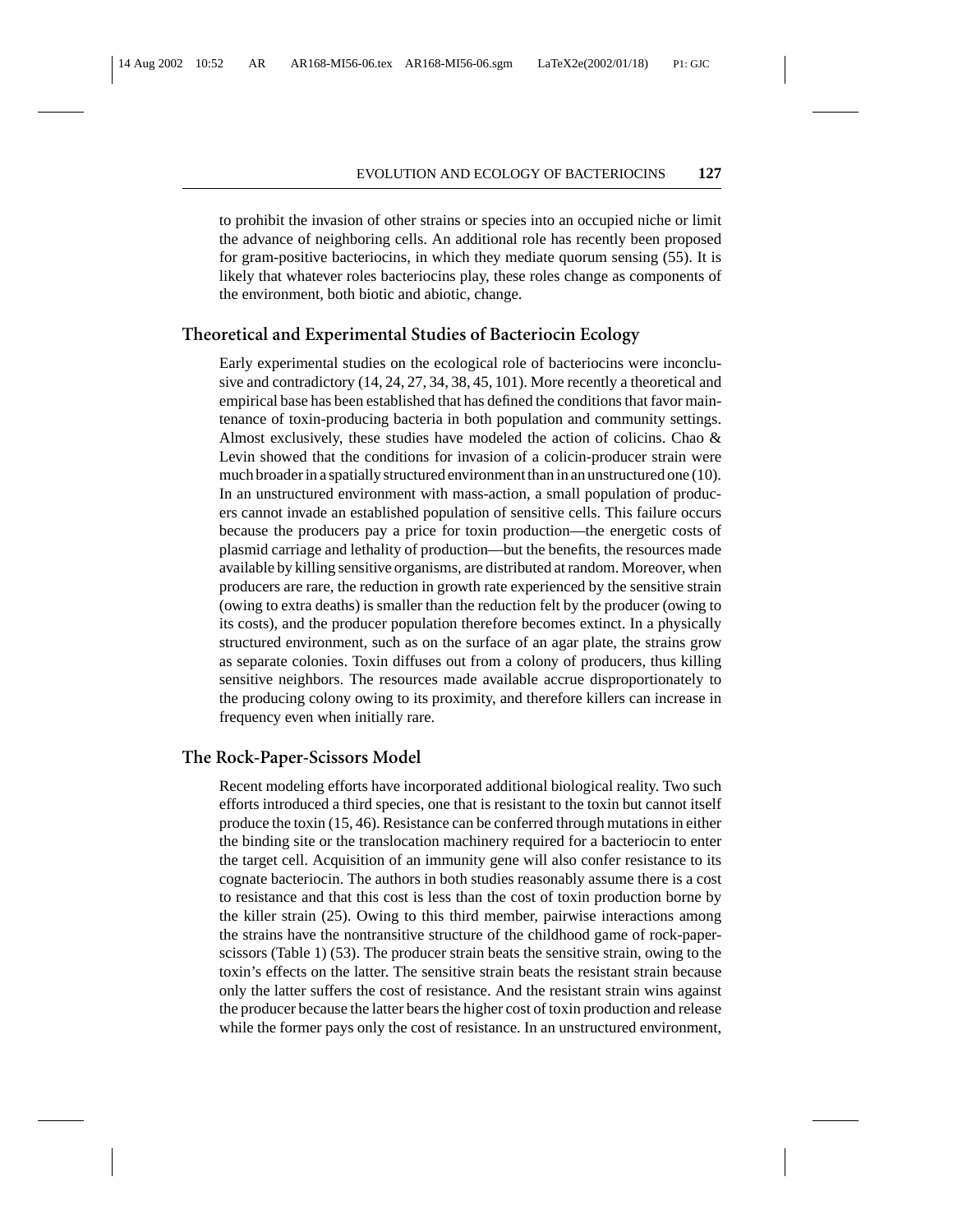| <b>Strain below</b> | Wins against | Loses against |
|---------------------|--------------|---------------|
| Killer              | Sensitive    | Resistant     |
| Sensitive           | Resistant    | Killer        |
| Resistant           | Killer       | Sensitive     |

**TABLE 1** Chemical warfare among microbes as a non-transitive, three-way game similar to the "rock-paper-scissors" game

this game allows periodic cycles, in which all three types coexist indefinitely but each with fluctuating abundance. In a structured environment, this game permits a quasi-stable global equilibrium, one in which all three strains can persist with nearly constant global abundance (15).

Further effects of evolution were incorporated into the Czárán et al. model by allowing as many as 14 distinct systems of toxin production, sensitivity, and resistance, along with the genetic processes of mutation and recombination that can alter these traits and their associations (15). The permutations of these systems permit the existence of several million different strains. From this additional complexity emerges two distinct quasi-equilibrium conditions, the "frozen" and "hyper-immunity" states. In the frozen state, all the toxins are maintained globally, but most colonies are single-toxin producers. That is, each colony produces one toxin to which it is also immune. By contrast, in the hyper-immunity state, many colonies produce no toxin, many others make one, still others produce several toxins, but only a few produce most of the available toxins. Resistance shows a different distribution, with all of the colonies being resistant to most or all of the toxins. Which of these two outcomes is obtained depends upon initial conditions. If the evolving system begins with the entire population sensitive to all toxins, then the frozen state results. The hyper-immunity state is reached if the system starts with enough diversity that most colonies already have multiple killer and resistance traits.

Numerous surveys of colicin production in natural populations suggest that populations of *E. coli* may closely match predictions of the Czárán model (29, 72). In *E. coli*, producer strains are found in frequencies ranging from 10% to 50%. Resistant strains are even more abundant and are found at frequencies from 50% to 98%. In fact, most strains are resistant to all co-segregating colicins. Finally, there is a small population of sensitive cells. Figure 5 provides a summary of phenotype distributions in a population of *E. coli* isolated from wild field mice in Australia (29). The Czárán model predicts this distribution of phenotypes results from frequent horizontal transfer of resistance, and the significant cost to colicin production (15). In other words, if a strain can gain resistance and lose production, it will over time—just as was observed in the *E. coli* isolated from the field mouse population over the course of a summer (29).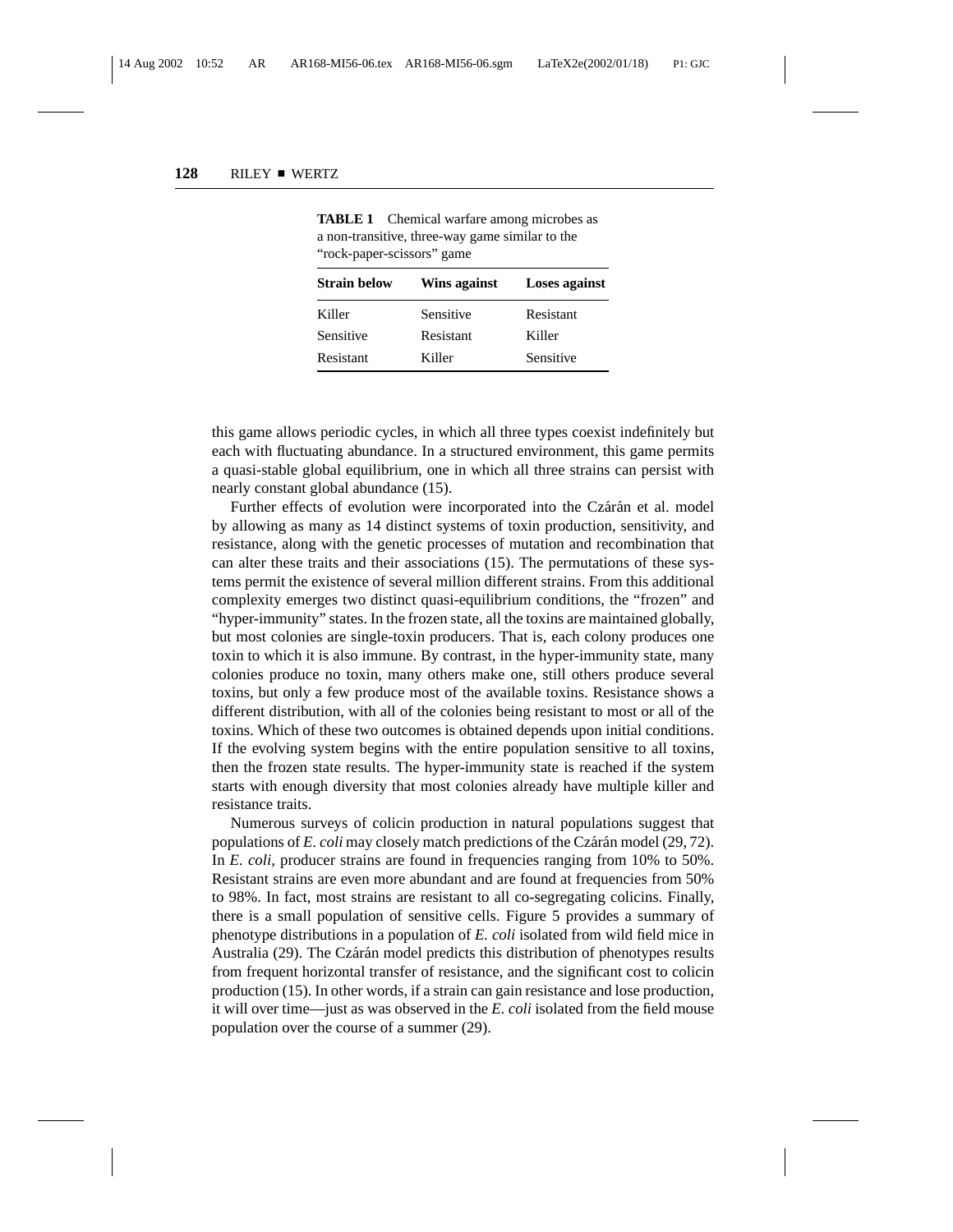

**Figure 5** A survey of colicin production and resistance in *E. coli*. Over 400 strains were isolated from two populations of feral mice in Australia over a period of seven months. The isolates were scored for colicin production and resistance. (*a*) Colicin production is abundant with just under 50% of the strains producing eight distinct colicin types. Col<sup>−</sup> represents nonproducer strains. (*b*) The majority of isolates are resistant to most co-occurring colicins. (*c*) A small proportion of the population is sensitive to co-occurring colicins.

#### **The Killing Breadth of Bacteriocins**

We assume bacteriocins play a role in mediating within-species (or populationlevel) dynamics. This assumption is based upon the narrow killing range exhibited by most bacteriocins. However, recent work calls this assumption into question. Bacteriocins from natural isolates of several species of enteric bacteria were assayed for their killing effect against a large set of nonproducers isolated from the same sources (M.A. Riley, C.M. Goldstone, J.E. Wertz & D. Gordon, unpublished information). Figure 6 reveals that contrary to expectations killing breadth varies significantly for different bacteriocins. Some are clearly most effective at killing within the producer strains own species. Others kill more broadly or kill quite specifically isolates of a different species. This diversity of killing breadth argues that bacteriocins, contrary to prior suggestions, play an equally compelling role in mediating both population-level and community-level interactions. A more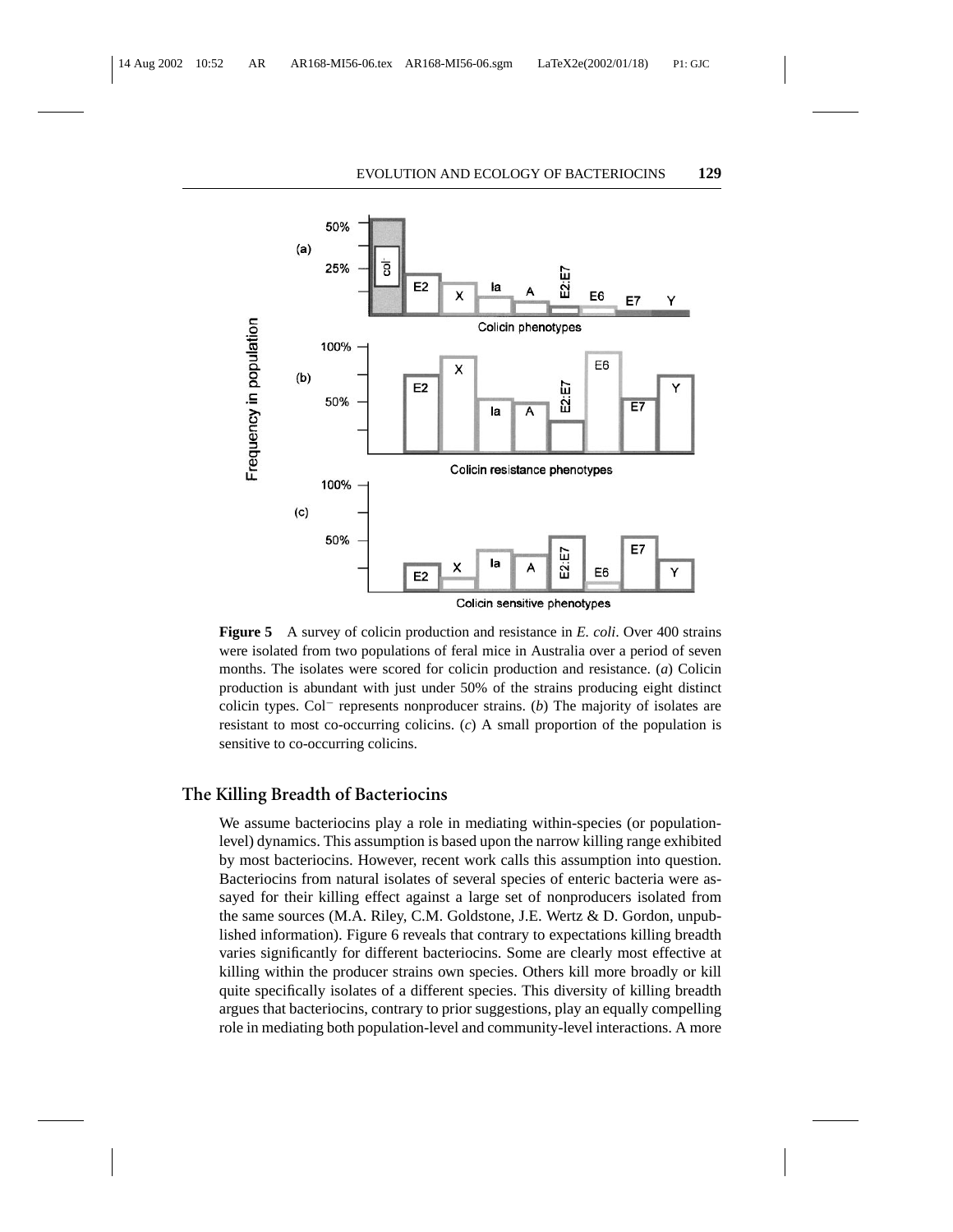

**Figure 6** Phylogenetic breadth of bacteriocin killing. The killing spectrum of each class of bacteriocins was cross-referenced with a phylogenetic tree of the enteric species they were screened against. Heights of the black boxes are proportional to the percentage of strains sensitive to each class of bacteriocin. Bacteriocins were screened against 40 natural isolates from each enteric species. The molecular phylogeny of a subset of enteric bacteria is based on a composite of five housekeeping genes (*gapA*, *groEL*, *gyrA*, *ompA*, *pgi*) and 16s ribosomal sequences. The tree is rooted using *Vibrio cholerae* as an outgroup. KO, *Klebsiella oxytoca*; KP, *Klebsiella pneumoniae*; EB, *Enterobacter cloacae*; CF, *Citrobacter freundii*; EC, *E. coli*; SM, *Serratia marcescens*; HA, *Hafnia alvei*; VC, *Vibrio cholerae*.

thorough understanding of how bacteriocins function awaits the development of a more biologically realistic experimental approach. Prior studies have considered how producer, sensitive, and resistant strains within the same species interact. If the goal is to understand the role these toxins play in nature, our experiments must incorporate more complex microbial communities and environments.

# **BACTERIOCIN APPLICATIONS**

# **Bacteriocins and Human Health**

The rapid rise and spread of multi-resistant bacterial pathogens have forced the consideration of alternative methods of combating infection (59, 78). One of the limitations of using broad-spectrum antibiotics is that they kill almost any bacterial species not specifically resistant to the drug. Given such a broad killing spectrum, these antibiotics are used frequently, which results in an intensive selection pressure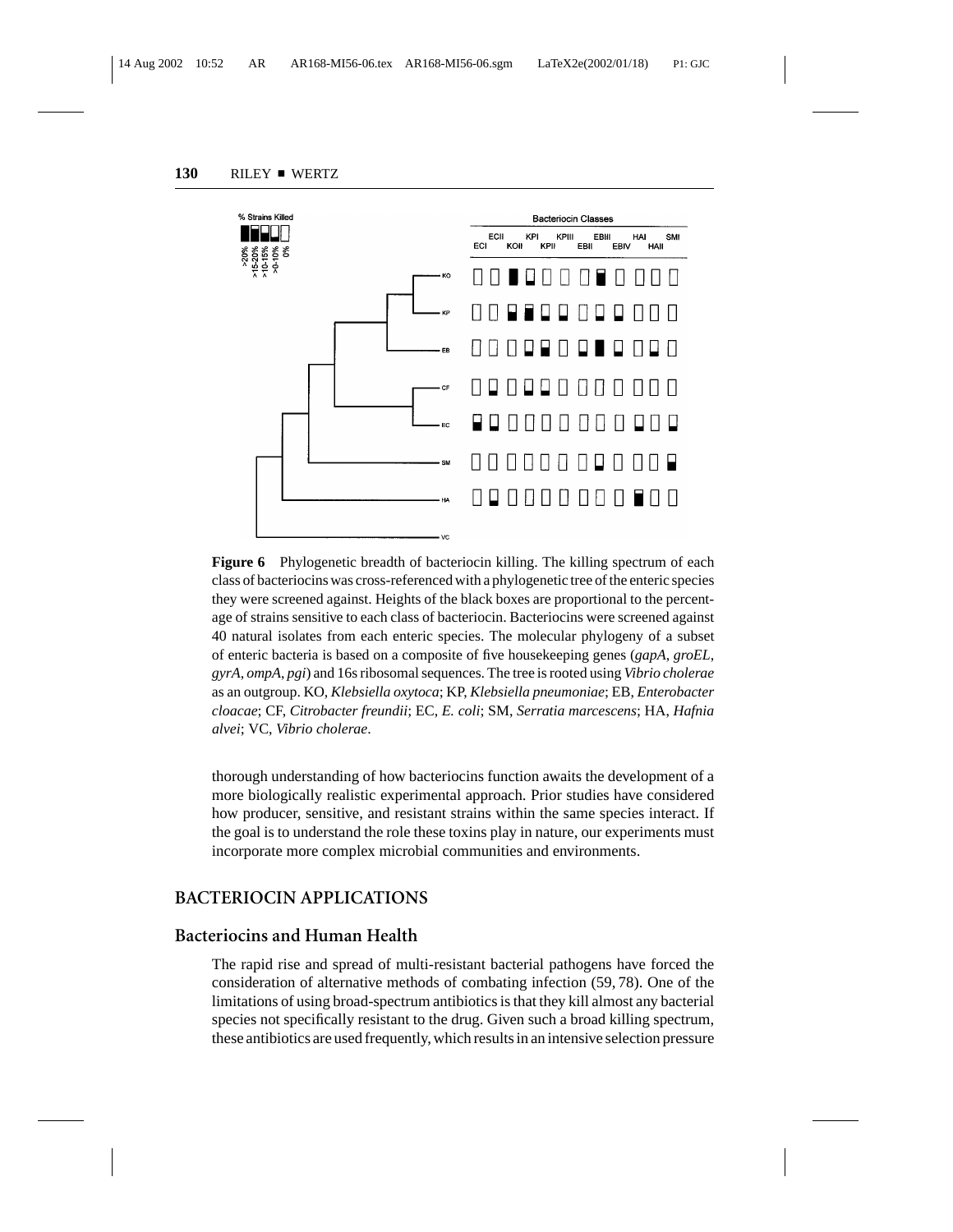for the evolution of antibiotic resistance in both pathogen and commensal bacteria (100). Once resistance appears, it is simply a matter of time and the intensity of human-mediated selection before human pathogens will acquire resistance (54).

Current solutions to this dilemma involve developing a more rationale approach to antibiotic use, which involves curtailing the prescription of drugs for anything other than bacterial infections, cycling through different drugs over a shorter time frame, and educating the public about the necessity of taking an entire course of antibiotics (54, 89). Bacteriocins provide an alternative solution. With their relatively narrow spectrum of killing activity, they can be considered "designer drugs," which target specific bacterial pathogens. Given the diversity of bacteriocins produced in nature, it is a relatively simple task to find bacteriocins active against specific human pathogens (R.L. Dorit & M.A. Riley, unpublished information). The development and use of such narrow-spectrum antimicrobials not only increases the number of drugs on the pharmaceutical shelf but, more importantly, extends their shelf life. This latter feature emerges because with a designer drug approach, each antibiotic is used infrequently, which results in a reduction in the intensity of selection for resistance. From an ecological and evolutionary perspective, the use of narrow-spectrum antimicrobials to address the current threat posed by multi-resistance bacterial pathogens makes quite a bit of sense. It leads to a reduction in the collateral killing of nonpathogen species, i.e., commensal species, which in turn leads to a decrease in nosocomial infection levels. It also results in a reduction in the intensity of selection for antibiotic resistance. With so few species of bacteria killed by each designer drug, antibiotic resistance resulting from antibiotic use will evolve and spread more slowly.

## **Bacteriocins and Food Preservation**

The only bacteriocins currently employed in food preservation are those produced by LAB used in the production of fermented foods (56). Because LAB have been used for centuries to ferment foods, they enjoy GRAS (generally regarded as safe) status by the U.S. Food and Drug Administration (FDA). This permits their use in fermented foods without additional regulatory approval (56).

Nisin was the first bacteriocin to be isolated and approved for use in foods, specifically to prevent the outgrowth of *Clostridium botulinum* spores in cheese spreads in England (12). By 1988, the FDA had approved its use as a biopreservative for a narrow range of foods, including pasteurized egg products. Today, nisin is accepted as a safe food preservative by over 45 countries, and it is the most widely used commercial bacteriocin and it remains the only bacteriocin that may be added to U.S. foods.

Over the past decade the recurrence of listeriosis outbreaks, combined with the natural resistance of the causative agent, *Listeria monocytogenes*, to traditional food preservation methods such as its ability to grow at near-freezing temperatures has focused the attention of bacteriocin researchers on this organism (61). This attention has resulted in the isolation of a large number of class IIa bacteriocins, all of which are highly active against *L. monocytogenes* [recently reviewed in (23)].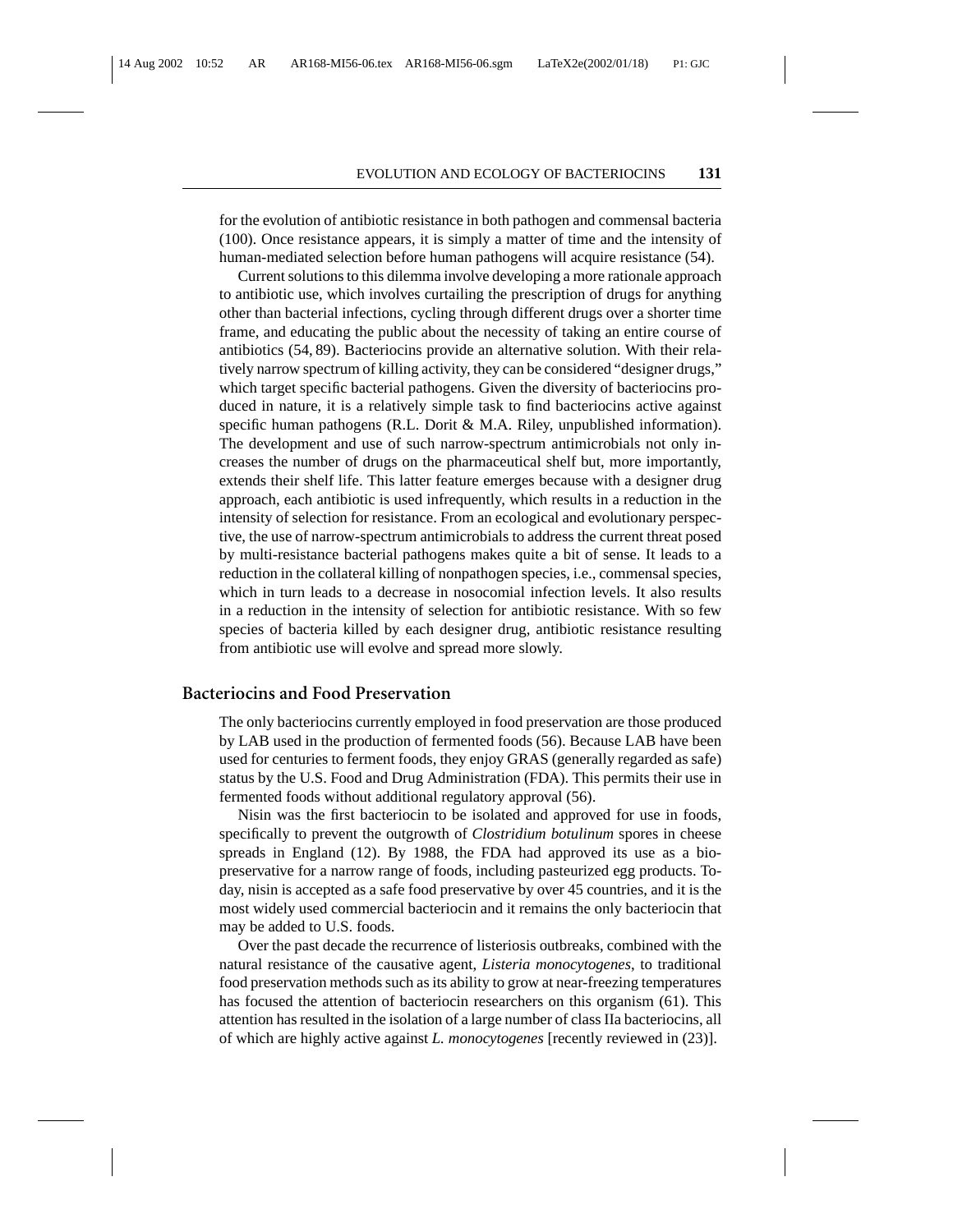The next wave of development of bacteriocins as food preservatives is at hand. Bacteriocins have been discovered in cured meats, milk and cheese, spoiled salad dressing, and soybean paste. Luchansky and colleagues have developed a gelatin form of pediocin, a class IIa bacteriocin made by lactic acid–producing bacteria, that protects hot dogs from *Listeria* contamination (67). His team has also added a strain of pediocin-producing bacteria to sausage and found a reduction of *Listeria* numbers to be fewer than one ten-thousandth the original number in untreated sausage. Equally compelling, active pediocin was found in the sausage after two months of refrigeration. At the University of Melbourne in Australia, Barrie Davidson has been targeting *Listeria* with piscicolin, a bacteriocin from yet another lactic acid–producing bacterium (67). Piscicolin has already been patented and it will soon be ready for use in meat products and as a rinse for salad greens or chicken parts (67).

A natural concern about using bacteriocins for the preservation of food is the selection of resistant strains. Studies in LAB have shown that resistance carries a significant fitness cost, with resistant strains having a slower growth rate than their sensitive ancestor (19). Treatment with a combination of bacteriocins, for instance nisin and a class IIa bacteriocin, would theoretically reduce the incidence of resistance (5, 99). There is currently conflicting evidence as to whether resistance to one class of LAB bacteriocins can result in cross-resistance to another class (5, 88).

## **CONCLUSIONS AND FUTURE DIRECTIONS**

Bacteriocins represent one of the best-studied microbial defense systems. Although we are still in the earliest stages of exploring their evolutionary relationships and ecological roles, it is clear from their abundance and diversity that they are the microbial weapons of choice. Sorting out why they are such a successful family of toxins will require a substantial commitment to future research. Answering this question will require a substantial effort to more fully characterize the diversity of bacteriocin proteins, their modes of targeting and killing, the gene clusters that encode them, and the mechanisms of bacteriocin gene regulation. In addition, we require more sophisticated ecological models (both empirical and theoretical) to aid in our growing sense of the diverse roles the toxins play in mediating microbial dynamics and maintaining microbial diversity. The impact of such studies is not solely academic. The potential for bacteriocins to serve as alternatives to classical antibiotics in treating bacterial infections is real, and the application of bacteriocins in food preservation is exploding. The future roles bacteriocins may serve is limited only by our imagination.

#### **ACKNOWLEDGMENTS**

We thank Carla Goldstone for her help in preparing this review and acknowledge financial support from the NIH GM 58433 and the Rockefeller Foundation.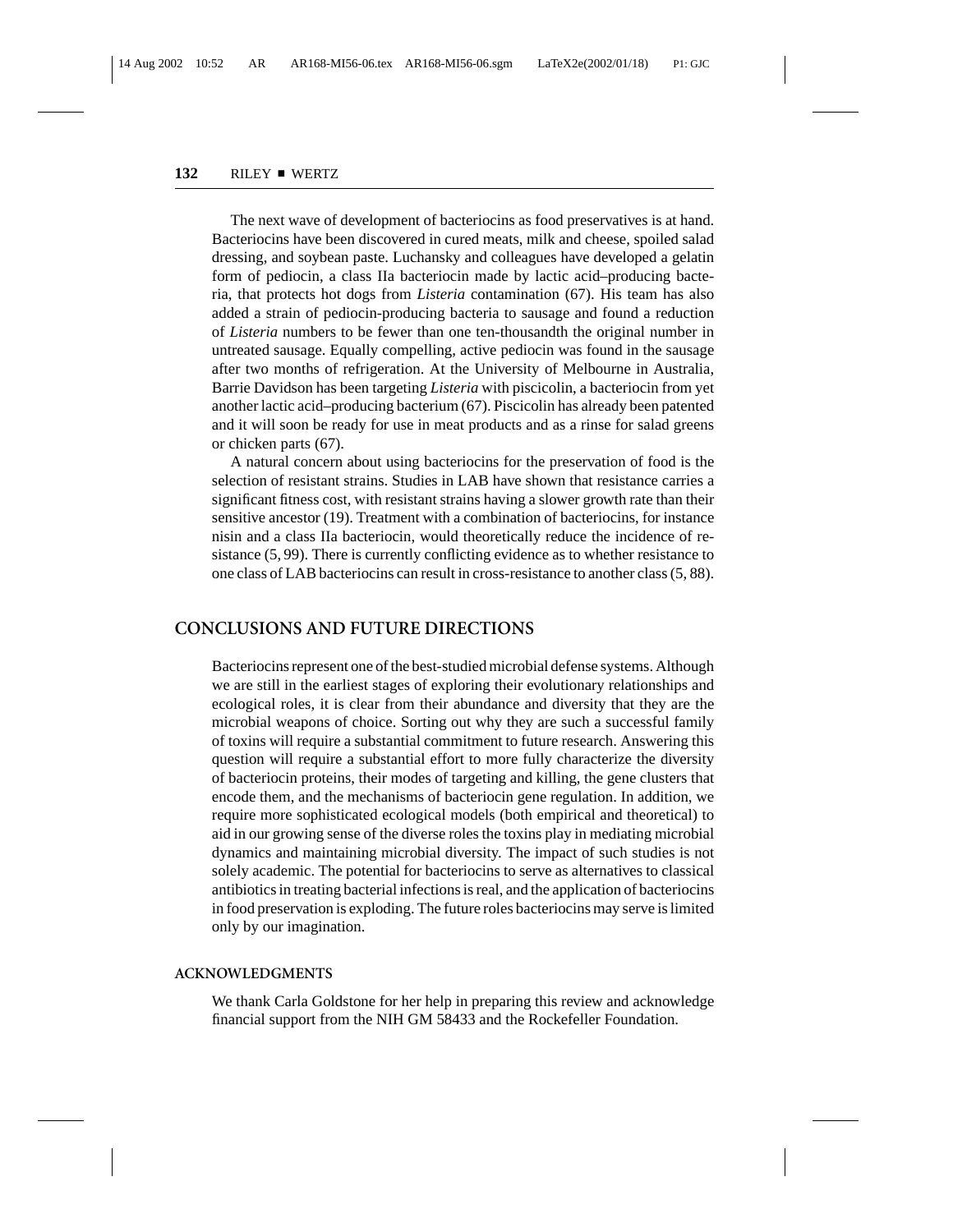#### **The** *Annual Review of Microbiology* **is online at http://micro.annualreviews.org**

#### **LITERATURE CITED**

- 1. Barefoot SF, Klaenhammer TR. 1984. Purification and characterization of the *Lactobacillus acidophilus* bacteriocin lactacin-B. *Antimicrob. Agents Chemother.* 26:328–34
- 2. Belkum MJ, Hayema BJ, Geis A, Kok J, Venema G. 1989. Cloning of two bacteriocin genes from a lactococcal bacteriocin plasmid. *Appl. Environ. Microbiol.* 55: 1187–91
- 3. Benedetti H, Geli V. 1996. Colicin transport, channel formation and inhibition. *Hand. Biol. Phys.* 2:665–91
- 4. Bhunia AK, Johnson MC, Ray B. 1987. Direct detection of an antimicrobial peptide of *Pediococcus acidilactici* in sodium dodecyl sulfate-polyacrylamide gelelectrophoresis. *J. Ind. Microbiol.* 2:319– 22
- 5. Bouttefroy A, Milliere J. 2000. Nisin-curvaticin 13 combinations for avoiding the regrowth of bacteriocin resistant cells of *Listeria monocytogenes* ATCC 15313. *Int. J. Food Microbiol.* 62:65–75
- 6. Braun V, Pilsl H, Groß P. 1994. Colicins: structures, modes of actions, transfer through membranes, and evolution. *Arch. Microbiol.* 161:199–206
- 7. Brotz H, Bierbaum G, Markus A, Molitor E, Sahl HG. 1995. Mode of action of the lantibiotic mersacidin—inhibition of peptidoglycan biosynthesis via a novel mechanism.*Antimicrob. Agents Chemother.* 39: 714–19
- 8. Bruno MEC, Montville TJ. 1993. Common mechanistic action of bacteriocins from lactic-acid bacteria. *Appl. Environ. Microbiol.* 59:3003–10
- 9. Buchman G, Banerjee S, Hansen J. 1988. Structure, expression and evolution of gene encoding the precursor of nisin, a small protein antibiotic. *J. Biol. Chem.* 263:16260–66
- 10. Chao L, Levin BR. 1981. Structured habi-

tats and the evolution of anticompetitor toxins in bacteria. *Proc. Natl. Acad. Sci. USA* 78:6324–28

- 11. Cheung J, Danna K, O'Connor E, Price L, Shand R. 1997. Isolation, sequence, and expression of the gene encoding halocin H4, a bacteriocin from the halophilic archaeon *Haloferax mediterranei* R4. *J. Bacteriol.* 179:548–51
- 12. Chung K, Dickson J, Crouse J. 1989. Effects of nisin on growth of bacteria attached to meat. *Appl. Environ. Microbiol.* 55:1329–33
- 13. Cramer WA, Heymann JB, Schendel SL, Deriy BN, Cohen FS, et al. 1995. Structure-function of the channel-forming colicins. *Annu. Rev. Biophys. Biomol. Struct.* 24:611–41
- 14. Craven JA, Miniats OP, Barnum DA. 1971. Role of colicins in antagonism between strains of *Escherichia coli* in dualinfected gnotobiotic pigs. *Am. J. Vet. Res.* 32:1775–9
- 15. Czárán TL, Hoekstra RF, Pagie L. 2002. Chemical warfare between microbes promotes biodiversity. *Proc. Natl. Acad. Sci. USA* 99:786–90
- 16. de Ruyter PGGA, Kuipers OP, deVos WM. 1996. Controlled gene expression systems for *Lactococcus lactis* with the food-grade inducer nisin. *Appl. Environ. Microbiol.* 62:3662–67
- 17. Dery KJ, Chavideh R, Waters V, Chamorro R, Tolmasky L, Tolmasky M. 1997. Characterization of the replication and mobilization regions of the multiresistance *Klebsiella pneumoniae* plasmid pJHCMW1. *Plasmid* 38:97–105
- 18. Dodd HM, Horn N, Gasson MJ. 1990. Analysis of the genetic determinant for production of the peptide antibiotic nisin. *J. Gen. Microbiol.* 136:555–66
- 19. Dykes GA, Hastings JW. 1998. Fitness costs associated with class IIa bacteriocin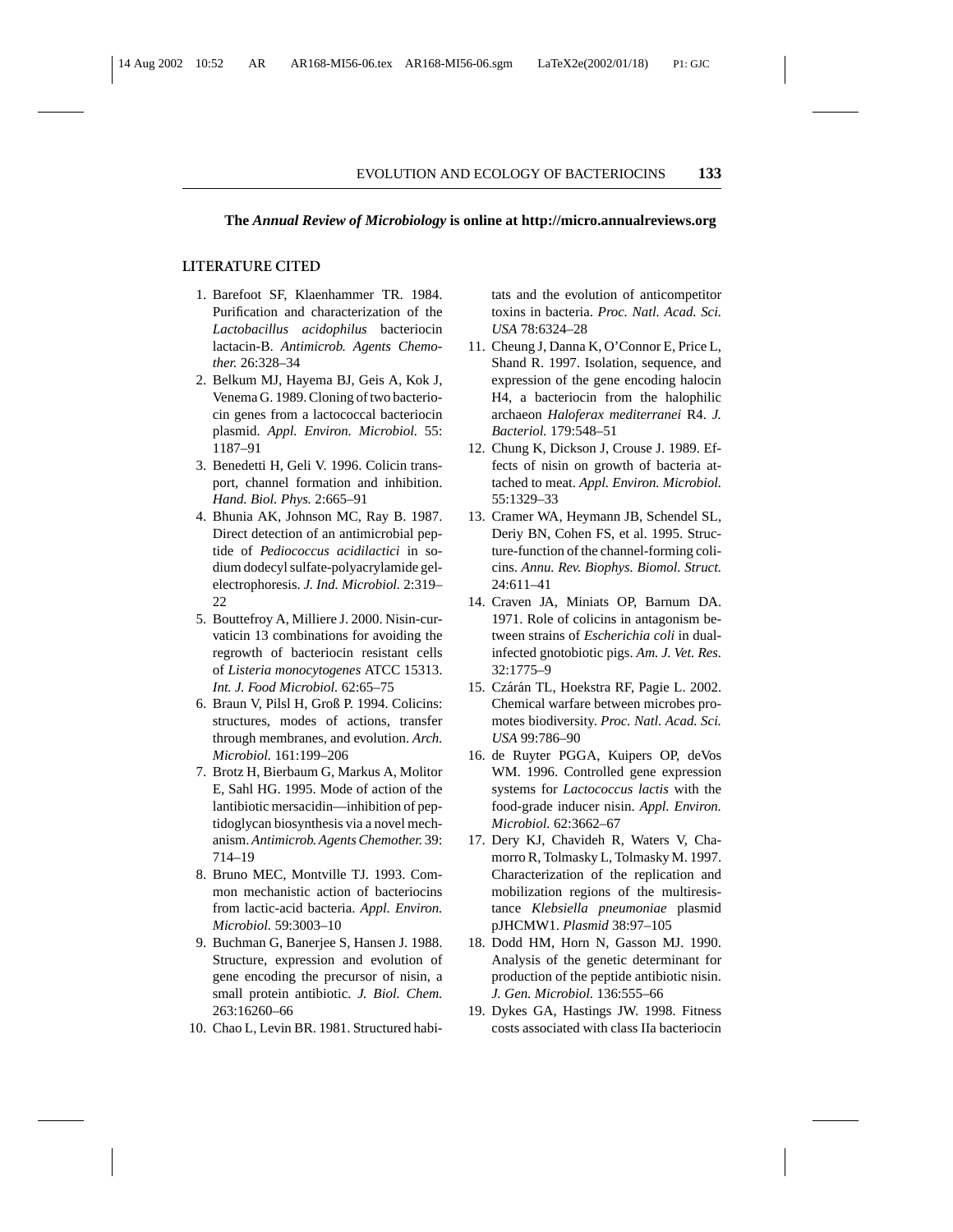resistance in *Listeria monocytogenes* b73. *Lett. Appl. Microbiol.* 26:5–8

- 20. Enfedaque J, Ferrar S, Guasch JF, Tomas J, Regue M. 1996. Bacteriocin 28b from *Serratia marcescens* N28b: identification of *Escherichia coli* surface components involved in bacterocin binding and translocation. *Can. J. Microbiol.* 42:19–26
- 21. Engelke G, Gutowski-Eckel Z, Hammelmann M, Entian KD. 1992. Biosynthesis of the lantibiotic nisin: genomic organization and membrane localization of the nisb protein.*Appl. Environ. Microbiol.* 58: 3730–43
- 22. Engelke G, Gutowskieckel Z, Kiesau P, Siegers K, Hammelman M, Entian KD. 1994. Regulation of nisin biosynthesis and immunity in lactocoocus-lactis 6F3. *Appl. Environ. Microbiol.* 60:814–25
- 23. Ennahar S, Sashihara T, Sonomoto K, Ishizaki A. 2000. Class IIa bacteriocins: biosynthesis, structure and activity.*FEMS Microbiol. Rev.* 24:85–106
- 24. Feldgarden M, Golden S, Wilson H, Riley MA. 1995. Can phage defense maintain colicin plasmids in *Escherichia coli*? *J. Microbiol.* 141:2977–84
- 25. Feldgarden M, Riley MA. 1998. The phenotypic and fitness effects of colicin resistance in *Escherichia coli* K-12. *Evolution* 53:1019–27
- 26. Ferrer S, Viejo MB, Guasch JF, Enfedaque J, Regue M. 1996. Genetic evidence for an activator required for induction of colicin-like bacteriocin 28b production in *Serratia marcescens* by DNA-damaging agents. *Am. Soc. Microbiol.* 178:951– 60
- 27. Freter R. 1983. Mechanisms that control the microflora in the large intestine. In *Human Intestinal Microflora in Health and Disease*. New York: Academic
- 28. Gordon D, Riley MA. 1999. A theoretical and empirical investigation of the invasion dynamics of colicinogeny. *Microbiology* 145:655–61
- 29. Gordon D, Riley MA, Pinou T. 1998. Temporal changes in the frequency of

colicinogeny in *Escherichia coli* from house mice. *Microbiology* 144:2233–40

- 30. Gouaux E. 1997. The long and short of colicin action: the molecular basis for the biological activity of channel-forming colicins. *Structure* 5:313–77
- 31. Gross E, Morell JL. 1971. Structure of nisin. *J. Am. Chem. Soc.* 93:4634–35
- 32. Guasch J, Enfedaque J, Ferrer S, Gargallo D, Regue M. 1995. Bacteriocin 28b, a chromosomally encoded bacteriocin produced by most *Serratia marcesens* biotypes. *Res. Microbiol.* 146:477–83
- 33. Guder A, Wiedemann I, Sahl HG. 2000. Posttranslationally modified bacteriocins—the lantibiotics. *Biopolymers* 55: 62–73
- 34. Hardy KG. 1975. Colicinogeny and related phenomena. *Bacteriol. Rev.* 39:464– 515
- 35. Hastings JW, Sailer M, Johnson K, Roy KL, Vederas JC, Stiles ME. 1991. Characterization of leucocin A-UAL 187 and cloning of the bacteriocin gene from *Leuconostoc gelidum*. *J. Bacteriol.* 172: 7491–500
- 36. Holt JG. 1994. *Bergey's Manual of Determinative Bacteriology*. Baltimore, MD: Williams & Wilkins
- 37. Hu P, Elliot J, McCready P, Skowronski E, Garnes J, et al. 1998. Structural organization of virulence-associated plasmids of *Yersinia pestis*. *J. Bacteriol.* 180:5192– 202
- 38. Ikari NS, Kenta DM, Young VM. 1969. Interaction in the germ-free mouse intestine of colicinogenic and colicin-sensitive microorganisms. *Proc. Soc. Exp. Med.* 130:1280–84
- 39. Jack RW, Tagg JR, Ray B. 1995. Bacteriocins of gram-positive bacteria. *Microbiol. Rev.* 59:171–200
- 40. James R, Kleanthous C, Moore GR. 1996. The biology of E colicins: paradigms and paradoxes. *Microbiology* 142:1569– 80
- 41. James R, Lazdunski C, Pattus F, eds. 1991. *Bacteriocins, Microcins and Lantibiotics*,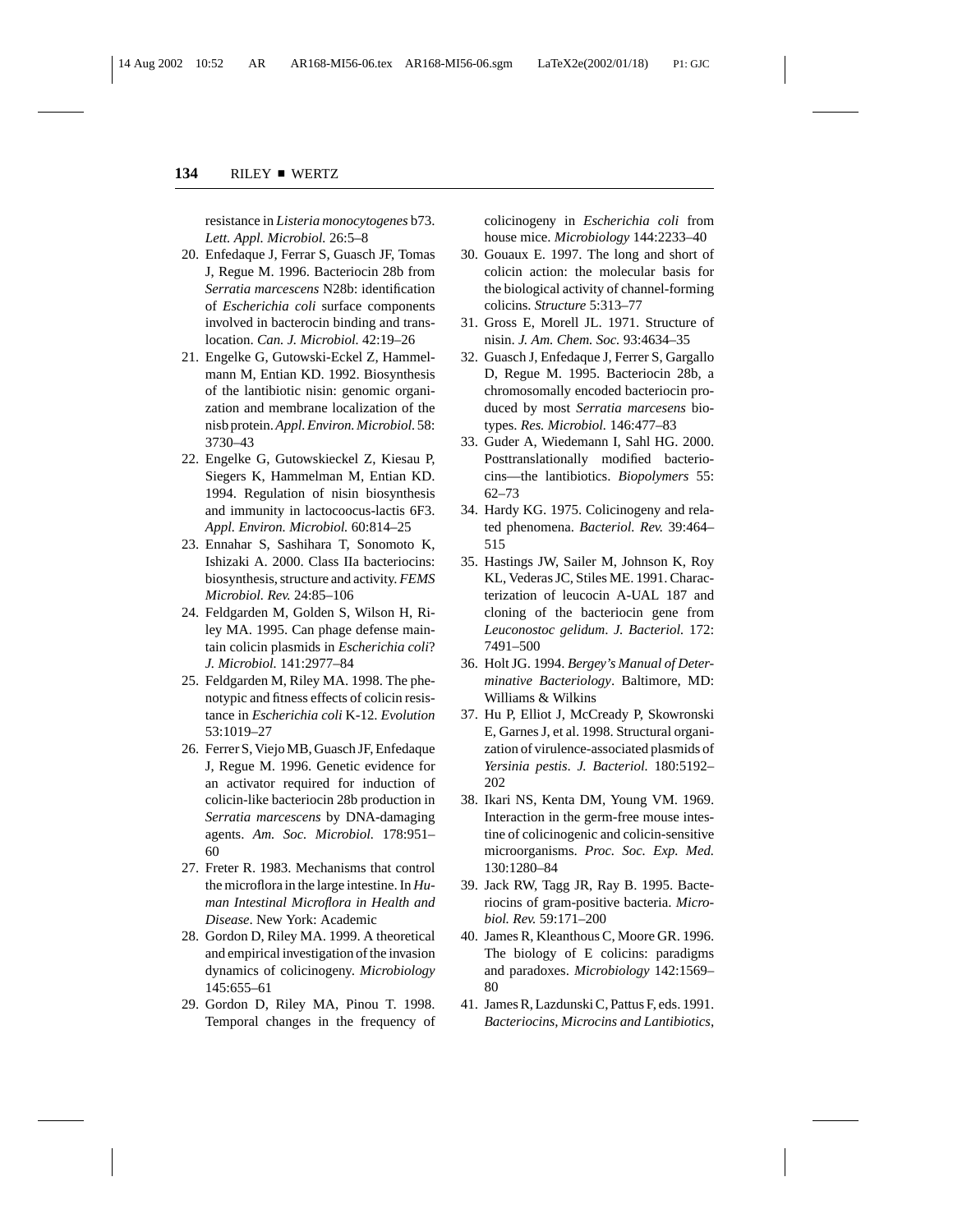Vol. 65. New York: Springer-Verlag. 519 pp.

- 42. Joerger MC, Klaenhammer T. 1986. Characterization and purification of helveticin-J and evidence for a chromosomally determined bacteriocin produced by *Lactobacillus helveticus*-481. *J. Bacteriol.* 167:439–46
- 43. Jung G, Sahl HG. 1991. Lantibiotics: a survey. In *Nisin and Novel Lantibiotics*, pp. 1–34. Leiden, The Netherlands: ESCOM
- 44. Kaletta C, Entian K-D. 1989. Nisin, a peptide antibiotic: cloning and sequencing of the *nis* A gene and posttranslational processing of its peptide product. *J. Bacteriol.* 171:1597–601
- 45. Kelstrup J, Gibbons RJ. 1969. Inactivation of bacteriocins in the intestinal and oral cavity. *J. Bacteriol.* 99:888–90
- 46. Kerr B, Riley MA, Feldman MW, Bohannan BJM. 2002. Local dispersal promotes biodiversity in a real-life game of rockpaper-scissors. *Nature* 418:171–74
- 47. Klaenhammer TR. 1988. Bacteriocins of lactic acid bacteria. *Biochimie* 70:337– 49
- 48. Konisky J. 1982. Colicins and other bacteriocins with established modes of action. *Annu. Rev. Microbiol.* 36:125–44
- 49. Kuipers OP, Beerthuyzen MM, Deruyter PGGA, Luesink EJ, de Vos WM. 1995. Autoregulation of nisin biosynthesis in *Lactococcus lactis* by signal-transduction. *J. Biol. Chem.* 270:27299–304
- 50. Kuipers OP, Beerthuyzen MM, Siezen RJ, Devos WM. 1993. Characterization of the nisin gene-cluster *nisABTCIPR* of *Lactococcus lactis*—requirement of expression of the *nisA* and *nisI* genes for development of immunity.*Eur. J. Biochem.* 216:281–91
- 51. Lau PCK, Parsons M, Uchimura T. 1992. Molecular evolution of E colicin plasmids with emphasis on the endonuclease types. See Ref. 41, 65:353–78
- 52. Leer RJ, Vandervossen J, Vangiezen M, Vannoort JM, Pouwels PH. 1995. Genetic-analysis of acidocin-B, a novel bac-

teriocin produced by *Lactobacillus acidophilus*. *Microbiology* 141:1629–35

- 53. Lenski RR, Riley MA. 2002. Chemical warfare from an ecological perspective. *Proc. Natl. Acad. Sci. USA* 99:556–58
- 54. Lipsitch M, Bergstrom CT, Levin BR. 2000. The epidemiology of antibiotic resistance in hospitals: paradoxes and prescriptions. *Proc. Natl. Acad. Sci. USA* 97: 1938–43
- 55. Miller M, Bassler B. 2001. Quorum sensing in bacteria. *Annu. Rev. Microbiol.* 55: 165–99
- 56. Montville TJ, Winkowski K. 1997. Biologically based preservation systems and probiotic bacteria. In *Food Microbiology: Fundamentals and Frontiers.*Washington, DC: ASM
- 57. Mota-Meira M, Lapointe G, Lacroix C, Lavoie MC. 2000. MICs of mutacin B-Ny266, nisin A, vancomycin, and oxacillin against bacterial pathogens. *Antimicrob. Agents Chemother.* 44:24–29
- 58. Muriana PM, Klaenhammer TR. 1991. Cloning, phenotypic expression, and DNA sequence of the gene for lactacin F, an antimicrobial peptide produced by *Lactobacillus* spp. *J. Bacteriol.* 173:1779–88
- 59. Neu HC. 1992. The crisis in antibiotic resistance. *Science* 257:1064–73
- 60. Nissenmeyer JH, Havarstein LS, Sletten K, Nes IF. 1992. A novel lactococcal bacteriocin whose activity depends on the complementary action of 2 peptides. *J. Bacteriol.* 174:5686–92
- 61. Palumbo S. 1986. Is refrigeration enough to restrain foodborne pathogens. *J. Food Prot.* 49:1003–9
- 62. Pinou T, Riley M. 2001. Nucleotide polymorphism in microcin V plasmids. *Plasmid* 46:1–9
- 63. Price L, Shand R. 2000. Halocin S8: a 36 amino acid microhalocin from the haloarchaeal strain S8a. *J. Bacteriol.* 182:4951– 58
- 64. Pugsley A. 1984. The ins and outs of colicins. *Microbiol. Sci.* 1:168–75, 203–5
- 65. Pugsley AP, Oudega B. 1987. Methods for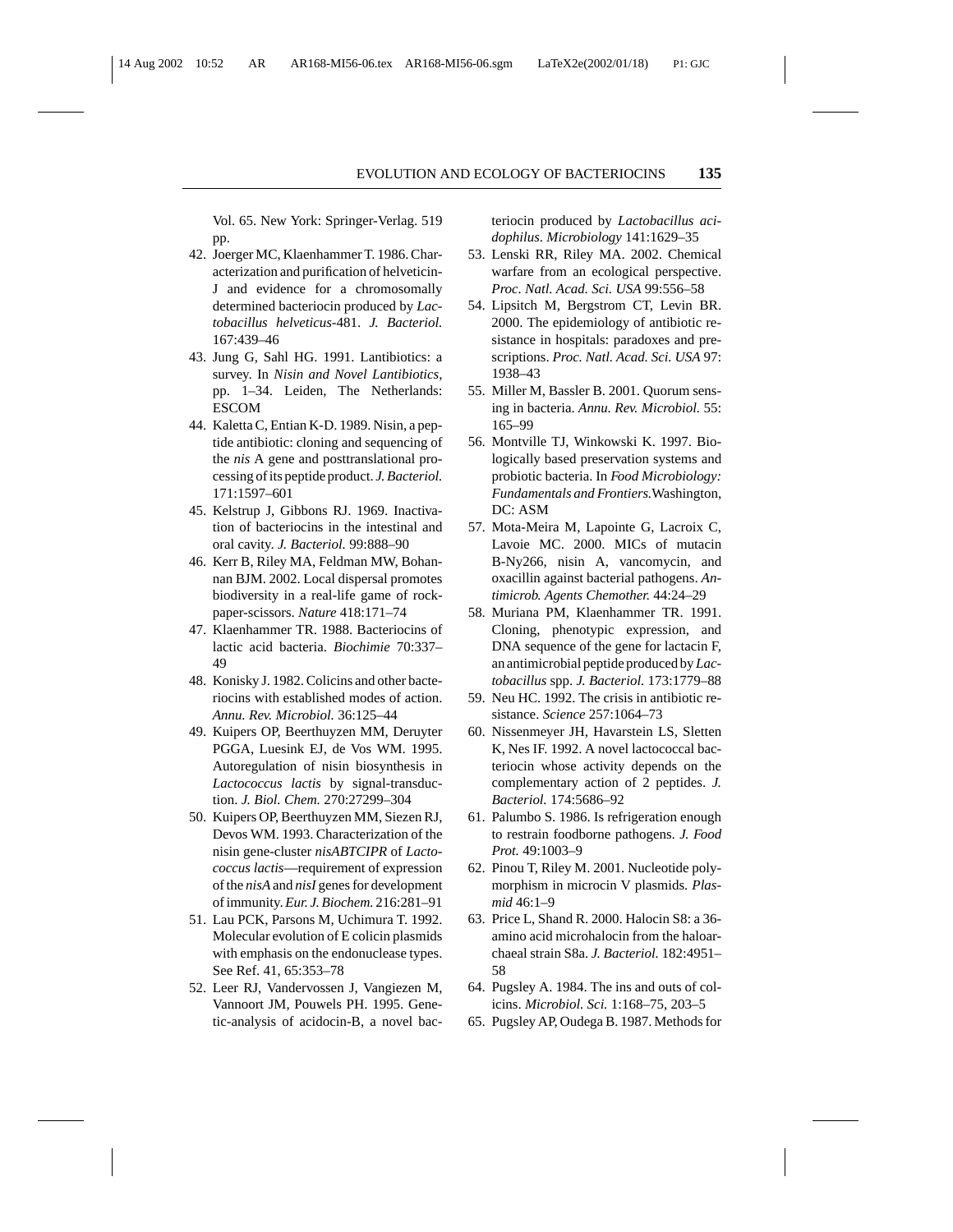studying colicins and their plasmids. In *Plasmids, a Practical Approach*, ed. KG Hardy, pp. 105–61. Oxford: IRL

- 66. Ra R, Beerthuyzen M, de Vos WM, Saris PEJ, Kuipers OP. 1999. Effects of gene disruptions in the nisin gene cluster of *Lactococcus lactis* on nisin production and producer immunity. *Microbiology* 145:1227–33
- 67. Raloff J. 1998. Staging germ warfare in foods. *Sci. News* 153:89–90
- 68. Riley M. 1993. Molecular mechanisms of colicin evolution. *Mol. Biol. Evol.* 10: 1380–95
- 69. Riley MA. 1993. Positive selection for colicin diversity in bacteria. *Mol. Biol. Evol.* 10:1048–59
- 70. Riley MA. 1998. Molecular mechanisms of bacteriocin evolution. *Annu. Rev. Genet.* 32:255–78
- 71. Riley M, Cadavid L, Collett M, Neely M, Adams M, et al. 2000. The newly characterized colicin Y provides evidence of positive selection in pore-former colicin diversification. *Microbiology* 146:1671– 77
- 72. Riley MA, Gordon DM. 1992. A survey of col plasmids in natural isolates of *Escherichia coli* and an investigation into the stability of col-plasmid lineages. *J. Microbiol.* 138:1345–52
- 73. Riley MA, Pinou T, Wertz JE, Tan Y, Valletta CM. 2001. Molecular characterization of the klebicin B plasmid of *Klebsiella pneumoniae*. *Plasmid* 45:209–21
- 74. Riley MA, Tan Y, Wang J. 1994. Nucleotide polymorphism in colicin E1 and Ia plasmids from natural isolates of *Escherichia coli*. *Proc. Natl. Acad. Sci. USA* 91:11276–80
- 75. Rodriguez-Valera F, Juez G, Kushner DJ. 1982. Halocins: salt dependent bacteriocins produced by extremely halophilic rods. *Can. J. Microbiol.* 28:151–54
- 76. Roos U, Harkness RE, Braun V. 1989. Assembly of colicin genes from a few DNA fragments. Nucleotide sequence of colicin D. *Mol. Microbiol.* 3:891–902
- 77. Ross RP, Galvin M, McAuliffe O, Morgan SM, Ryan MP, et al. 1999. Developing applications for lactococcal bacteriocins. *Antonie Van Leeuwenhoek Int. J. Gen. Mol. Microbiol.* 76:337–46
- 78. Roy PH. 1997. Dissemination of antibiotic resistance. *Med. Sci.* 13:927–33
- 79. Saadoun I, al-Momani F, Malkawi HI, Mohammad MJ. 1999. Isolation, identification and analysis of antibacterial activity of soil streptomycetes isolates from north Jordan. *Microbios* 100:41–46
- 80. Sano Y, Kobayashi M, Kageyama M. 1993. Functional domains of S-type pyocins deduced from chimeric molecules. *J. Bacteriol.* 175:6179–85
- 81. Sano Y, Matsui H, Kobayashi M, Kageyama M. 1990. Pyocins S1 and S2, bacteriocins of *Pseudomonas aeruginosa*. In *Pseudomonas: Biotransformations, Pathogenesis, and Evolving Biotechnology*, ed. S Silver, pp. 352–58. Washington, DC: ASM
- 82. Sano Y, Matsui H, Kobayashi M, Kageyama M. 1993. Molecular structures and functions of pyocins S1 and S2 in *Pseudomonas aeruginosa*. *J. Bacteriol.* 175: 2907–16
- 83. Schillinger U, Lucke F-K. 1989. Antibacterial activity of *Lactobacillus sake* isolated from meat. *Appl. Environ. Microbiol.* 55:1901–6
- 84. Schuller F, Benz R, Sahl HG. 1989. The peptide antibiotic subtilin acts by formation of voltage-dependent multi-state pores in bacterial and artificial membranes. *Eur. J. Biochem.* 182:181–86
- 85. Shand R, Price L, O'Connor EM. 1998. Halocins: protein antibiotics from hypersaline environments. In *Microbiology and Biogeochemistry of Hypersaline Environments*, ed. A Oren, Chapter 24, pp. 295– 306. Boca Raton, FL: CRC
- 86. Smajs D, Pilsl H, Braun V. 1997. Colicin U, a novel colicin produced by *Shigella boydii. J. Bacteriol.* 179:4919–28
- 87. Smajs D, Weinstock G. 2001. Genetic organization of plasmid colJs, encoding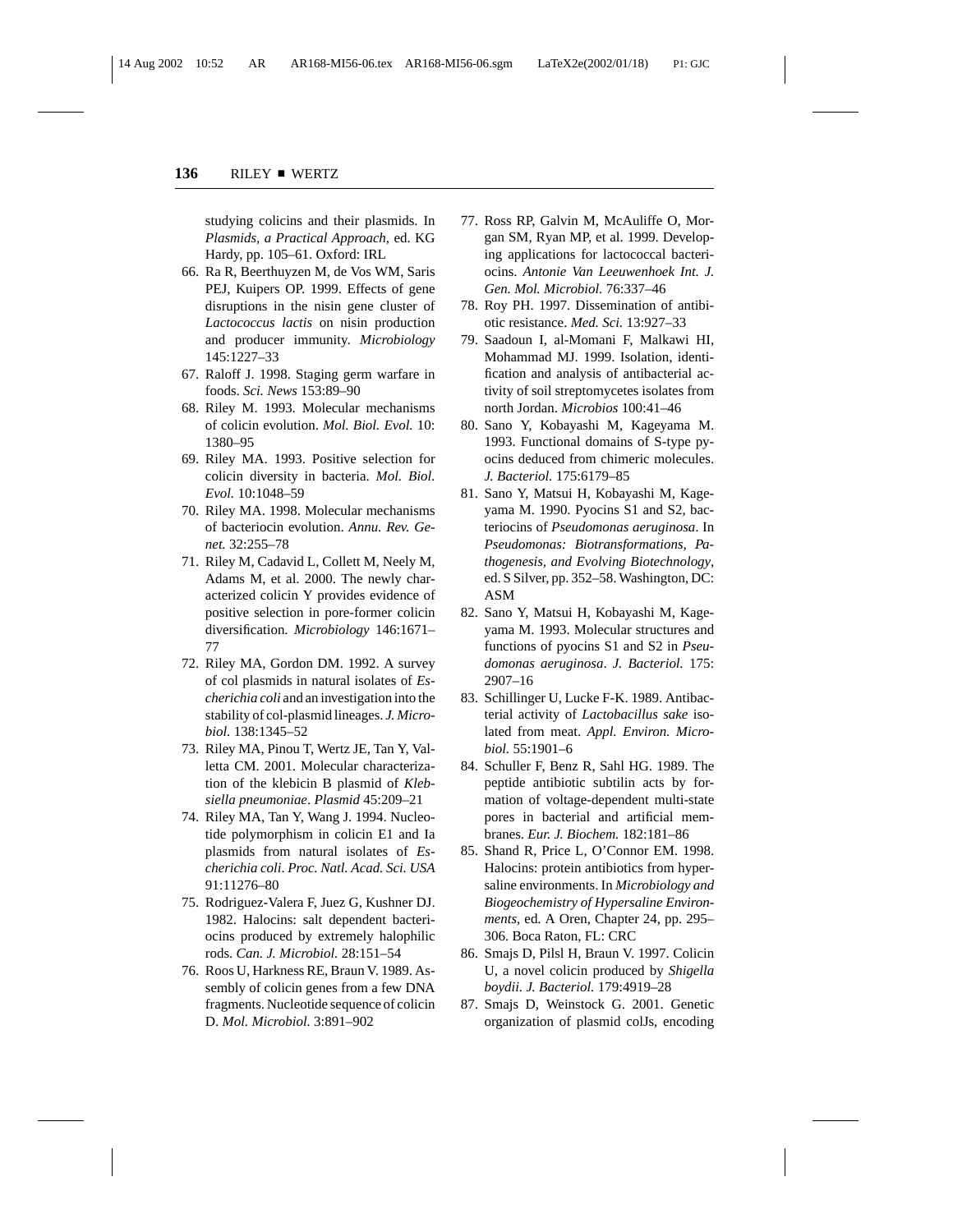colicin Js activity, immunity, and release genes. *J. Bacteriol.* 183:3949–57

- 88. Song HJ, Richard J. 1997. Antilisterial activity of three bacteriocins used at subminimal inhibitory concentrations and cross-resistance of the survivors. *Int. J. Food Microbiol.* 36:155–61
- 89. Stewart FM, Antia R, Levin BR, Lipsitch M, Mittler JE. 1998. The population genetics of antibiotic resistance. II: analytic theory for sustained populations of bacteria in a community of hosts. *Theoret. Popul. Biol.* 53:152–65
- 90. Tagg JR, Dajani AS, Wannamaker LW. 1976. Bacteriocins of gram-positive bacteria. *Bact. Rev.* 40:722–56
- 91. Tan Y, Riley MA. 1996. Rapid invasion by colicinogenic *Escherichia coli* with novel immunity functions. *Microbiology* 142:2175–80
- 92. Tan Y, Riley MA. 1997. Nucleotide polymorphism in colicin E2 gene clusters: evidence for nonneutral evolution. *Mol. Biol. Evol.* 14:666–73
- 93. Tan Y, Riley MA. 1997. Positive selection and recombination: major molecular mechanisms in colicin diversification. *Trends Ecol. Evol.* 12:348–51
- 94. Torreblanca M, Meseguer I, Rodriguez-Valera F. 1989. Halocin H6, a bacteriocin from *Haloferax gibbonsii*. *J. Gen. Microbiol.* 135:2655–61
- 95. Torreblanca M, Meseguer I, Ventosa A. 1994. Production of halocin is a practically universal feature of archael halophilic rods. *Lett. Appl. Microbiol.* 19: 201–5
- 96. Upreti GC, Hinsdill RD. 1975. Produc-

tion and mode of action of lactocin 27—bacteriocin from a homofermentative *Lactobacillus*. *Antimicrob. Agents Chemother.* 7:139–45

- 97. Vandermeer JR, Polman J, Beerthuyzen MM, Siezen RJ, Kuipers OP, Devos WM. 1993. Characterization of the *Lactococcus-lactis* nisin-a operon genes *nisP*, encoding a subtilisin-like serine protease involved in precursor processing, and *nisR*, encoding a regulatory protein involved in nisin biosynthesis. *J. Bacteriol.* 175:2578–88
- 98. Vaughan EE, Daly C, Fitzgerald GF. 1992. Identification and characterization of helveticin V-1829, a bacteriocin produced by *Lactobacillus helveticus* 1829. *J. Appl. Bacteriol.* 73:299–308
- 99. Vignolo G, Palacios J, Farias ME, Sesma F, Schillinger U, et al. 2000. Combined effect of bacteriocins on the survival of various *Listeria* species in broth and meat system. *Curr. Microbiol.* 41:410–16
- 100. Walker ES, Levy F. 2001. Genetic trends in a population evolving antibiotic resistance. *Evolution* 55:1110–22
- 101. Wilson KH. 1997. *Biota of the Human Gastrointestinal Tract*. New York: Chapman & Hall. 680 pp.
- 102. Wu S, Dornbusch K, Kronvall G, Norgren M. 1999. Characterization and nucleotide sequence of a *Klebsiella oxytoca* cryptic plasmid encoding a CMY-type beta-lactamase: confirmation that the plasmid-mediated cephamycinase originated from the *Citrobacter freundii* Amp C beta-lactamase. *Antimicrob. Agents Chemother.* 43:1350–57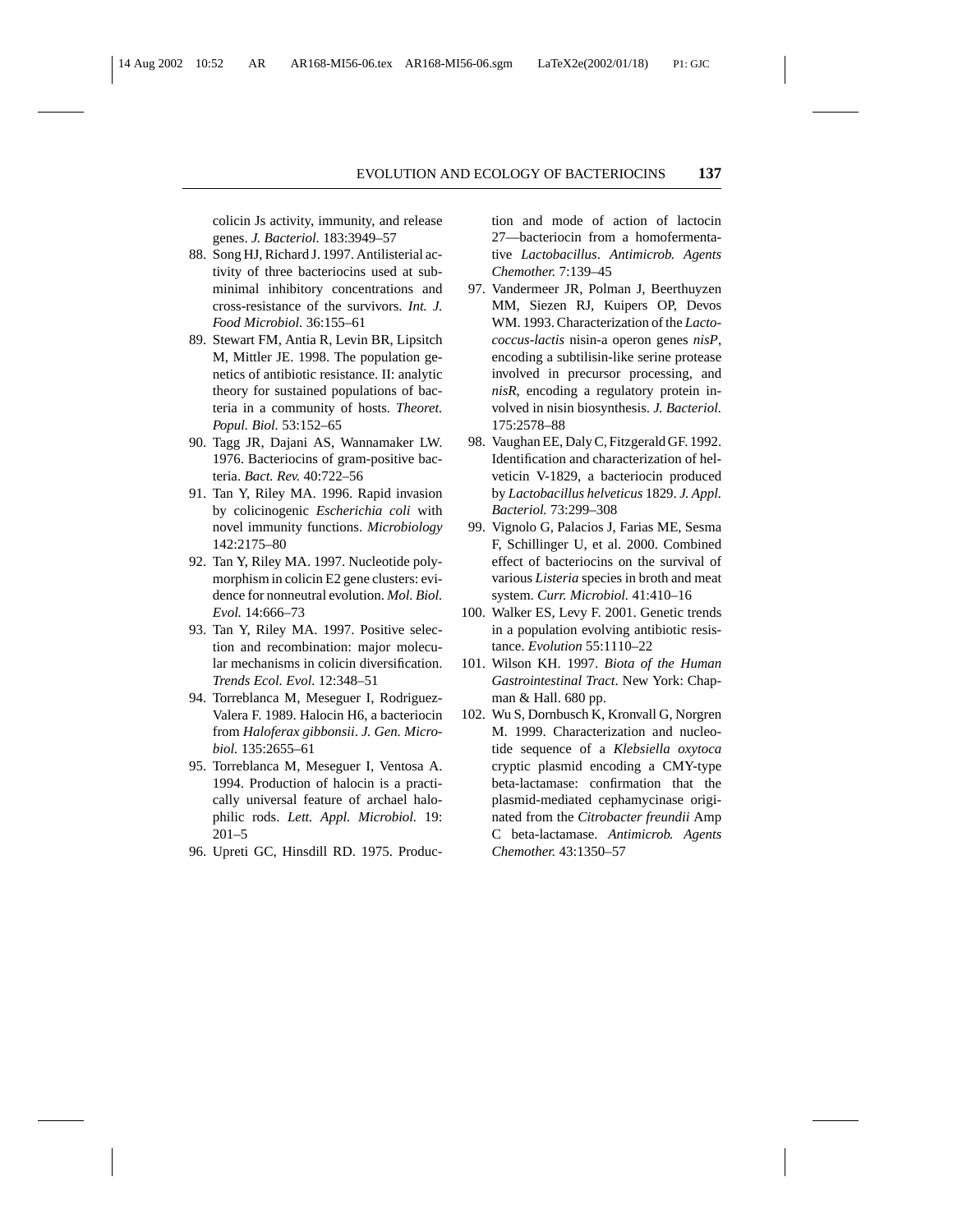Copyright © 2002 EBSCO Publishing